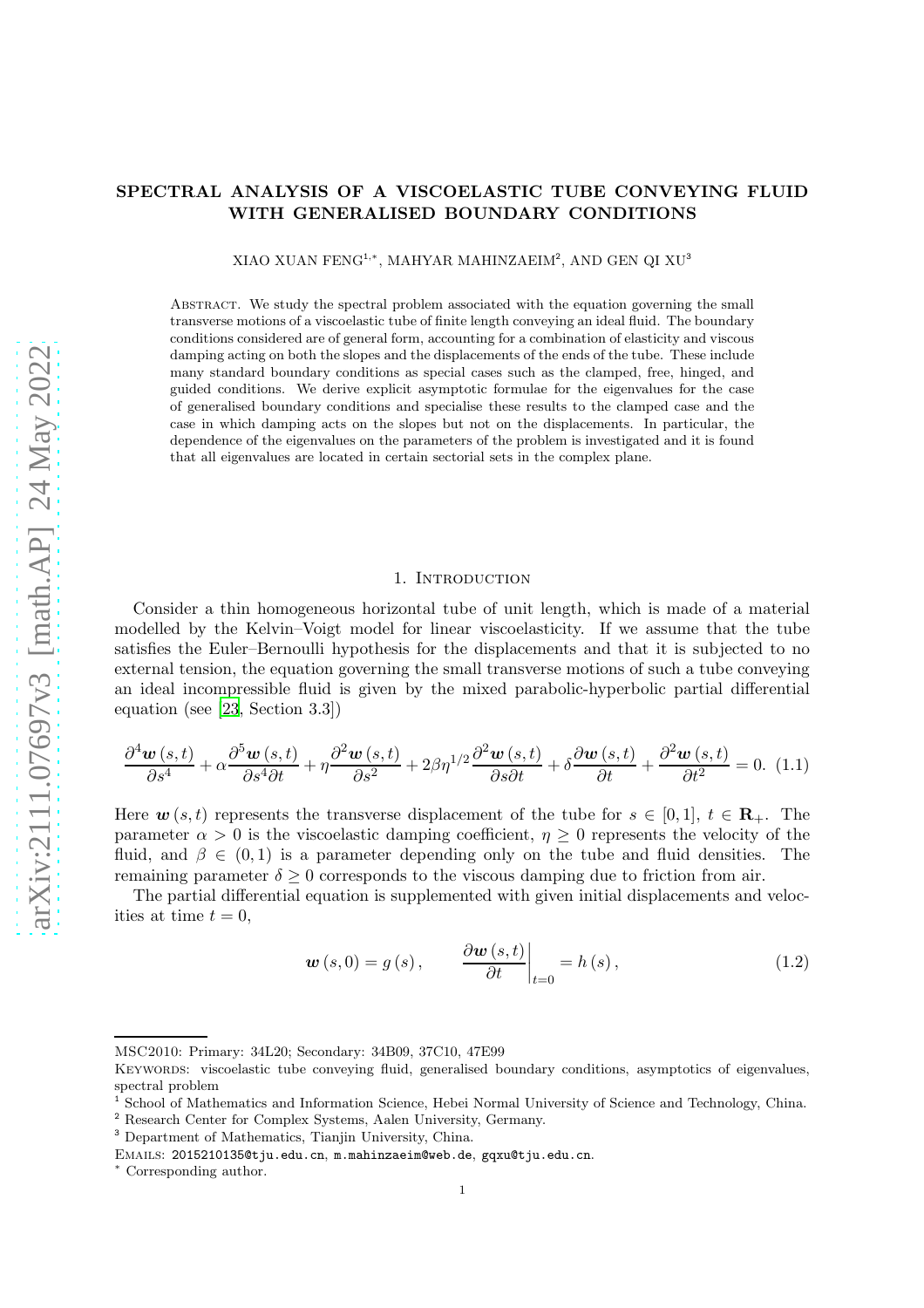and *generalised* boundary conditions at  $s = 0$  and  $s = 1$ , that is,

$$
\frac{\partial^2 \boldsymbol{w}(s,t)}{\partial s^2} \bigg|_{s=0} = k_{01} \frac{\partial \boldsymbol{w}(s,t)}{\partial s} \bigg|_{s=0} + k_{02} \frac{\partial^2 \boldsymbol{w}(s,t)}{\partial s \partial t} \bigg|_{s=0}, \tag{1.3}
$$

$$
-\left.\frac{\partial^3 \boldsymbol{w}(s,t)}{\partial s^3}\right|_{s=0} = k_{03} \boldsymbol{w}(0,t) + k_{04} \frac{\partial \boldsymbol{w}(s,t)}{\partial t}\right|_{s=0},\tag{1.4}
$$

$$
-\frac{\partial^2 \boldsymbol{w}(s,t)}{\partial s^2}\bigg|_{s=1} = k_{11} \frac{\partial \boldsymbol{w}(s,t)}{\partial s}\bigg|_{s=1} + k_{12} \frac{\partial^2 \boldsymbol{w}(s,t)}{\partial s \partial t}\bigg|_{s=1},\tag{1.5}
$$

<span id="page-1-0"></span>
$$
\left. \frac{\partial^3 \boldsymbol{w}(s,t)}{\partial s^3} \right|_{s=1} = k_{13} \boldsymbol{w}(1,t) + k_{14} \frac{\partial \boldsymbol{w}(s,t)}{\partial t} \bigg|_{s=1}, \tag{1.6}
$$

where the boundary parameters  $k_{0j}$ ,  $k_{1j} \geq 0$ ,  $j = 1, 2, 3, 4$ . The system comprising the partial differential equation  $(1.1)$  together with the initial and boundary conditions  $(1.2)$ – $(1.6)$  forms what we call the *initial/boundary-value problem*.

It is not difficult to see that from the generalised boundary conditions a variety of standard boundary conditions are obtained as special cases. For example, the boundary conditions at s = 0 would correspond to a clamped end when  $k_{01} = k_{03} = 0$  and  $k_{02}$ ,  $k_{04} \rightarrow \infty$ , a free end when  $k_{01} = k_{02} = k_{03} = k_{04} = 0$ , a hinged end when  $k_{01} = k_{02} = k_{03} = 0$  and  $k_{04} \rightarrow \infty$ , or a guided end when  $k_{01} = k_{03} = k_{04} = 0$  and  $k_{02} \rightarrow \infty$ . For finite nonzero values of the  $k_{0j}$ , the physical interpretation of the boundary conditions is that there are viscoelastic supports at  $s = 0$ , so that the bending moment and shear force are proportional, respectively, to the slope and the displacement, as well as their time rates of change. The boundary conditions at  $s = 1$  can be interpreted similarly. (We note that, strictly speaking, while for  $\alpha = 0$  the boundary conditions would capture the "true" physics of the problem, for  $\alpha > 0$ , as assumed here, they do not; see [\[5](#page-16-0)] or [\[31](#page-17-1)] for explanation. But this should not impede the significance of the technical results to be presented in the paper.)

Let  $\mathbf{w}(s,t) = e^{\lambda t} w(\lambda, s)$  so that we can separate the variables and end up with the following fourth-order ordinary differential equation:

<span id="page-1-1"></span>
$$
(1 + \alpha \lambda) w^{(4)}(\lambda, s) + \eta w^{(2)}(\lambda, s) + 2\lambda \beta \eta^{1/2} w'(\lambda, s) + (\delta \lambda + \lambda^2) w(\lambda, s) = 0,
$$
 (1.7)

subject to the boundary conditions

<span id="page-1-3"></span>
$$
w^{(2)}(\lambda,0) - (k_{01} + \lambda k_{02}) w'(\lambda,0) = 0,
$$
\n(1.8)

$$
w^{(3)}(\lambda,0) + (k_{03} + \lambda k_{04}) w(\lambda,0) = 0,
$$
\n(1.9)

$$
w^{(2)}(\lambda, 1) + (k_{11} + \lambda k_{12}) w'(\lambda, 1) = 0,
$$
\n(1.10)

<span id="page-1-2"></span>
$$
w^{(3)}(\lambda, 1) - (k_{13} + \lambda k_{14}) w(\lambda, 1) = 0.
$$
 (1.11)

Notice that the boundary conditions are all linearly dependent on the eigenvalue parameter  $\lambda$ when the quadruple  $\{k_{02}, k_{04}, k_{12}, k_{14}\}$  is nonzero. The purpose of the present paper is to give a detailed asymptotic analysis of the boundary-eigenvalue problem  $(1.7)$ – $(1.11)$  for general finite (but nonnegative) values of the boundary parameters. Using these results we obtain explicit estimates and asymptotic expressions for the eigenvalues. More specifically, we are able to show for some special cases of the boundary conditions that the eigenvalues asymptotically (for sufficiently large  $|\lambda|$ ) lie in certain sectorial sets in the complex plane. A rather interesting finding is that, even for the limiting case  $k_{04} = k_{14} = 0$ , the parameters  $k_{02}$  and  $k_{12}$  have no effect on the asymptotic behaviour of the eigenvalues – a property useful for the computation of instability regions.

A large number of papers have appeared over the last few decades dealing with the spectral problems associated with tubes conveying fluid or related systems (such as thin panels in supersonic flow, axially moving beams, etc.), the emphasis usually being placed on studying the eigenvalues under variations in the quadruple  $\{\alpha, \beta, \eta, \delta\}$ . To cite but a few, these include [\[4](#page-16-1), [8](#page-16-2), [10,](#page-16-3) [11](#page-16-4), [20](#page-17-2), [22](#page-17-3), [24](#page-17-4), [33\]](#page-17-5) and a series of papers written from the viewpoint of operators notably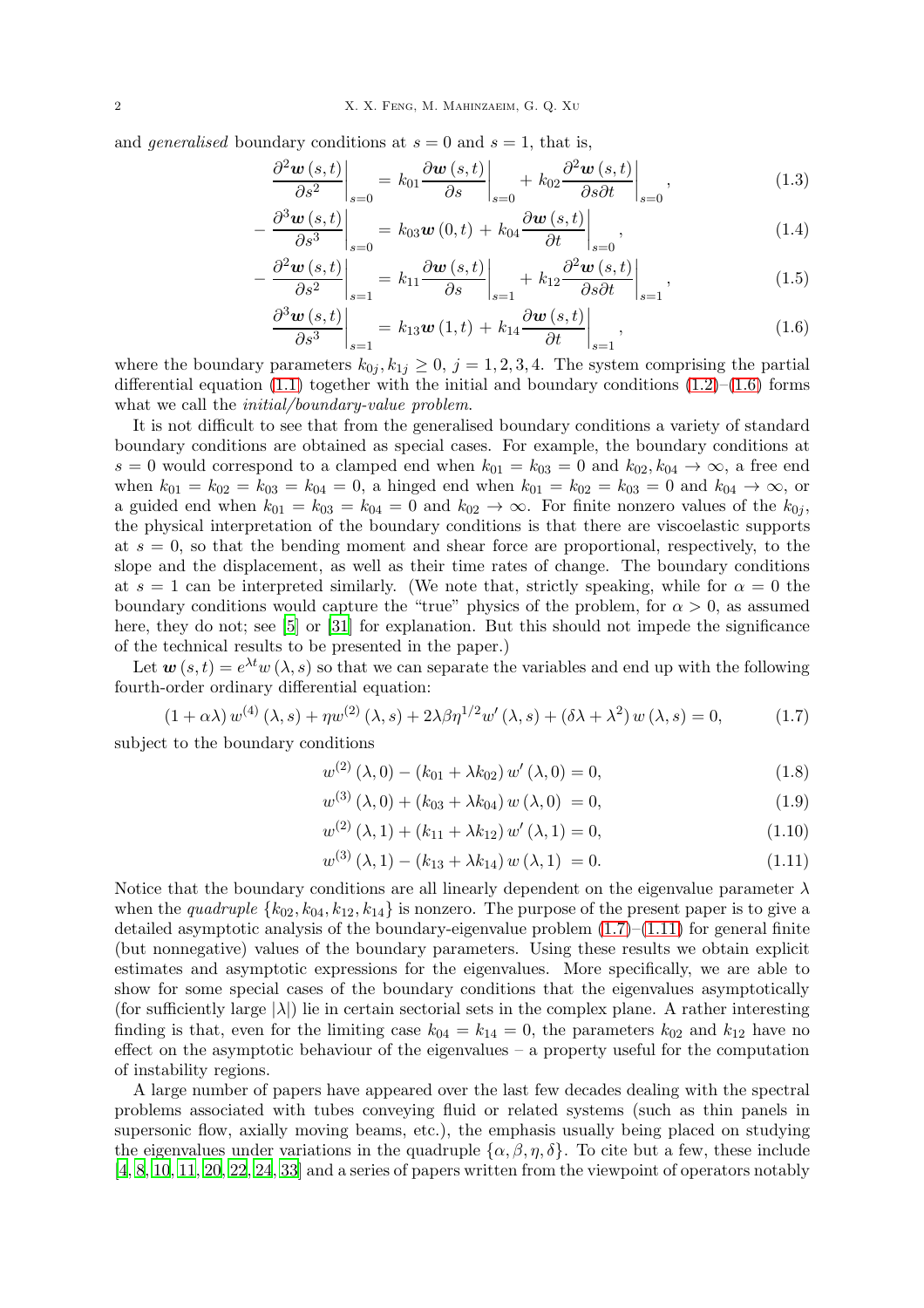by Pivovarchik [\[26](#page-17-6)[–29\]](#page-17-7) and Miloslavskii [\[16](#page-17-8)[–19](#page-17-9)] (see also the closely related papers [\[14](#page-16-5), [30](#page-17-10), [32](#page-17-11)]). In those papers the boundary conditions are considered typically to be clamped, free, or hinged and thus are  $\lambda$ -independent. It should be noted that the boundary-eigenvalue problem [\(1.7\)](#page-1-1)–  $(1.11)$  is more difficult than those associated with  $\lambda$ -independent boundary conditions, not necessarily depending on whether  $\eta \neq 0$  or not. One reason is that even in the very special case  $\alpha = \delta = \eta = 0$  it is impossible to recast  $(1.7)$ – $(1.11)$  abstractly as a spectral problem for a linear operator in the Hilbert space  $L_2(0,1)$ , and one must therefore pose the problem on an appropriately extended space. The other reason is that a rather involved mathematical development will be required to derive explicit asymptotic formulae for the eigenvalues of the boundary-eigenvalue problem. Specifically, one must investigate carefully the exhibited dependencies of the eigenvalue asymptotics on the boundary parameters  $\{k_{02}, k_{04}, k_{12}, k_{14}\}$  for various parameter assumptions in  $\{\alpha, \beta, \eta, \delta\}$ . In the present paper, we will give a relatively simple analytical framework for dealing with these matters.

The central focus of the aforementioned works has been on the study of stability for solutions of the initial/boundary-value problems in the corresponding situations, and some interesting results on the problem of exponential stability may be found in the papers [\[17,](#page-17-12) [18](#page-17-13), [30,](#page-17-10) [32](#page-17-11)]. More recently in the papers [\[1](#page-16-6), [13](#page-16-7)] there has been some effort focused on energy considerations in state space terms to study the case of exponential stability problems for time-varying fluid velocities (see [\[2](#page-16-8)] for an earlier example with time-varying fluid velocities). In [\[13](#page-16-7)] the author considers the model of the tube with  $\alpha = \delta = 0$  and with a viscoelastic memory kernel. The tube is clamped at one end and friction exists at the other end, thus providing damping through the boundary conditions. In [\[1](#page-16-6)] the authors analyse the exponential stability of the tube with  $\alpha = 0$ , hinged at one end, and with damping at the other end. An important feature of the two papers is the inclusion of "energy-conservative" external tension in the model, which ultimately permits the investigation of exponential stability. (A similar model but with both ends hinged and without the inclusion of external tension appears in Miloslavskii's paper [\[19](#page-17-9)].)

In [\[1,](#page-16-6) [13\]](#page-16-7), fundamental questions concerning the location of the spectrum of the boundaryeigenvalue problem and asymptotics of eigenvalues are not considered. Results in this direction, as is well known, would offer one an alternative point of departure by using a "spectral approach" to studying the problem of exponential stability (refer to [\[17](#page-17-12), [18,](#page-17-13) [30\]](#page-17-10) for explanation). In this vein, much of the motivation for the study of the boundary-eigenvalue problem  $(1.7)$ [\(1.11\)](#page-1-2) has come from the study of exponential stability for solutions of the initial/boundaryvalue problem  $(1.1)$ – $(1.6)$ . The need for such study is obvious in view of the integral part that [\(1.1\)](#page-0-0) has come to play in the modelling of flow-induced oscillations for the purpose of control. The results to be obtained in the present paper can be used to fill this important gap that exists in the literature for the particular system studied.

The contents of this paper are as follows. In Section [2](#page-2-0) the boundary-eigenvalue problem  $(1.7)$ – $(1.11)$  is defined in a suitable Hilbert product space so that it will be possible to properly discuss it from a purely operator-theoretic point of view. Some preliminary results on the structure of the spectrum and location of eigenvalues of the boundary-eigenvalue problem are also given in the section. Our main results concerning eigenvalue asymptotics are contained in Sections [3](#page-9-0) and [4,](#page-14-0) and in Section [5,](#page-15-0) we thought it useful to indicate various open problems associated with the well-posedness and stability of the initial/boundary-value problem.

#### 2. Abstract problem formulation and spectrum

<span id="page-2-0"></span>In this section we formally obtain the abstract form of the boundary-eigenvalue problem  $(1.7)$ – $(1.11)$ , and we begin by setting

<span id="page-2-1"></span>
$$
v = (1 + \alpha \lambda) w \tag{2.1}
$$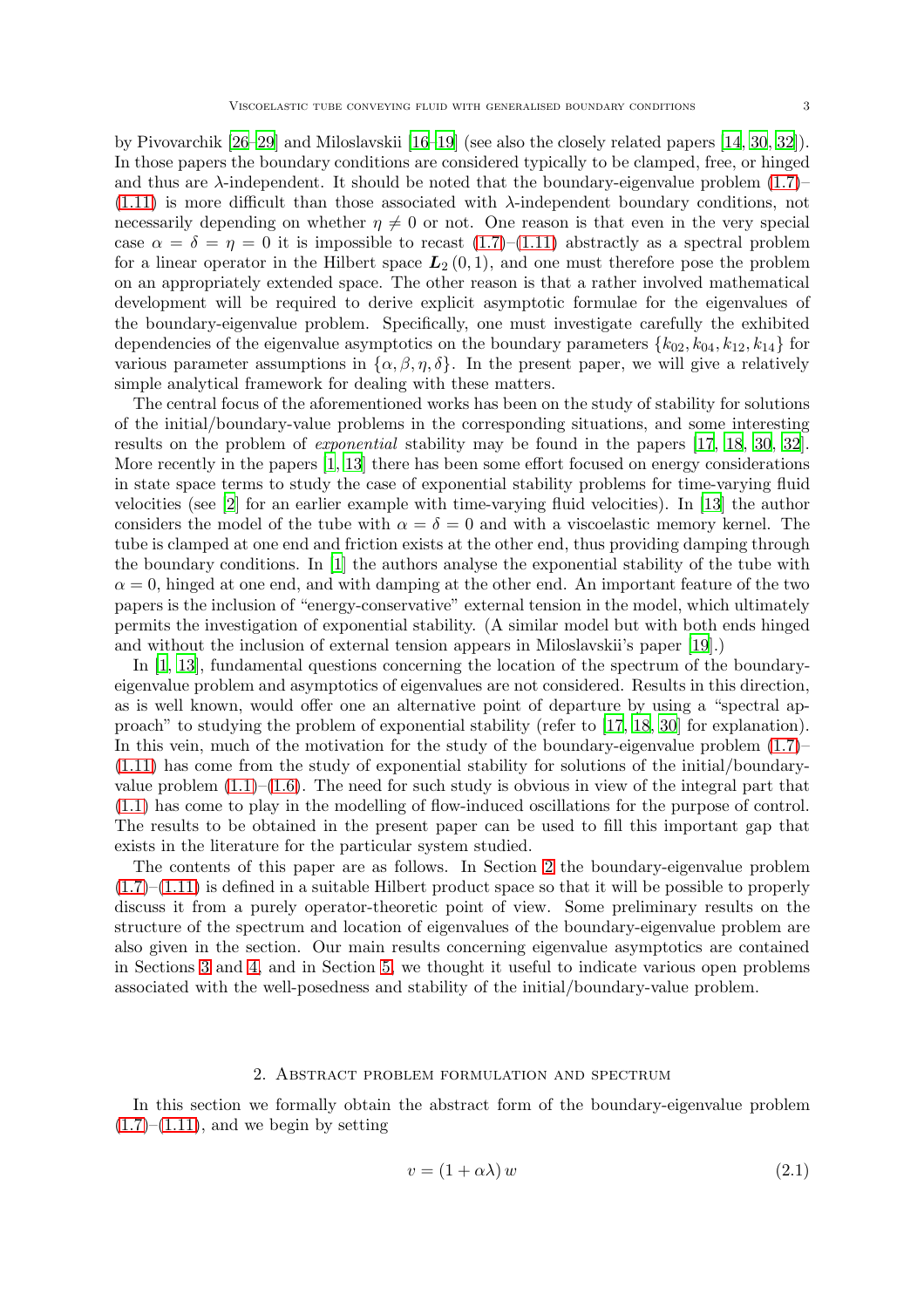$$
\begin{aligned} \lambda w &= \frac{v - w}{\alpha}, \\ \lambda v &= -\alpha v^{(4)} - 2\beta \eta^{1/2} v' - \frac{\alpha \delta - 1}{\alpha} v - \alpha \eta w^{(2)} + 2\beta \eta^{1/2} w' + \frac{\alpha \delta - 1}{\alpha} w. \end{aligned}
$$

Let us define the new variables

$$
\vartheta_0 := v'(0), \qquad \xi_0 := v(0),
$$
  
\n $\vartheta_1 := v'(1), \qquad \xi_1 := v(1).$ 

The boundary conditions  $(1.8)$ – $(1.11)$ , after using  $(2.1)$  together with the above definitions, and on rearranging become

$$
\lambda k_{02} \vartheta_0 = v^{(2)}(0) - k_{01} v'(0) , \qquad (2.2)
$$

$$
\lambda k_{04}\xi_0 = -v^{(3)}(0) - k_{03}v(0), \qquad (2.3)
$$

$$
\lambda k_{12}\vartheta_1 = -v^{(2)}(1) - k_{11}v'(1), \qquad (2.4)
$$

$$
\lambda k_{14} \xi_1 = v^{(3)}(1) - k_{13} v(1). \tag{2.5}
$$

For later convenience we set

<span id="page-3-2"></span><span id="page-3-1"></span>
$$
z := \left(\begin{array}{c} \vartheta_0 \\ \xi_0 \\ \vartheta_1 \\ \xi_1 \end{array}\right) \in \mathbf{C}^4.
$$

Unless otherwise stated, it is understood that the (nonnegative) boundary parameters  $k_{0j}$ ,  $k_{1j}$ are all nonzero and finite.

To recast  $(1.7)$ – $(1.11)$  as a spectral problem for a linear operator in a suitable function space, we, as usual, introduce the Sobolev–Hilbert spaces  $W_2^k(0,1)$  of elements  $w \in L_2(0,1)$  for which  $w, w', \ldots, w^{(k-1)}$  exist and are absolutely continuous on [0, 1], and  $w^{(k)} \in L_2(0, 1)$ . We then define the product space

<span id="page-3-3"></span>
$$
\mathbb{X} := \mathbf{W}_2^2(0,1) \times \mathbf{L}_2(0,1) \times \mathbf{C}^4 \tag{2.6}
$$

which is a Hilbert space under the inner product

<span id="page-3-0"></span>
$$
(x, \tilde{x})_{\mathbb{X}} \coloneqq (w, \tilde{w})_2 + (v, \tilde{v})_0 + \alpha (z, \tilde{z}), \quad x, \tilde{x} \in \mathbb{X}.
$$
 (2.7)

If x and  $\tilde{x}$  are elements of X, then  $x = (w, v, z)^{\top}$  and  $\tilde{x} = (\tilde{w}, \tilde{v}, \tilde{z})^{\top}$  (the  $\top$  denotes the vector transpose). In  $(2.7)$  we use the inner products

$$
(w, \tilde{w})_2 = \int_0^1 w^{(2)}(s) \overline{\tilde{w}^{(2)}(s)} ds + k_{03}w(0) \overline{\tilde{w}(0)} + k_{01}w'(0) \overline{\tilde{w}'(0)} + k_{13}w(1) \overline{\tilde{w}(1)} + k_{11}w'(1) \overline{\tilde{w}'(1)},
$$
  

$$
(v, \tilde{v})_0 = \int_0^1 v(s) \overline{\tilde{v}(s)} ds,
$$

and the "weighted" Euclidean inner product

$$
(z,\tilde{z}) = k_{02}\vartheta_0\overline{\tilde{\vartheta}_0} + k_{04}\xi_0\overline{\tilde{\xi}_0} + k_{12}\vartheta_1\overline{\tilde{\vartheta}_1} + k_{14}\xi_1\overline{\tilde{\xi}_1} = (Mz,\tilde{z})_{\mathbf{C}^4}
$$

wherein the matrix M is defined as  $M := diag(k_{02}, k_{04}, k_{12}, k_{14})$ . We remark that with the choice of inner product as  $(2.7)$ , the norm in X is related to the energy norm for the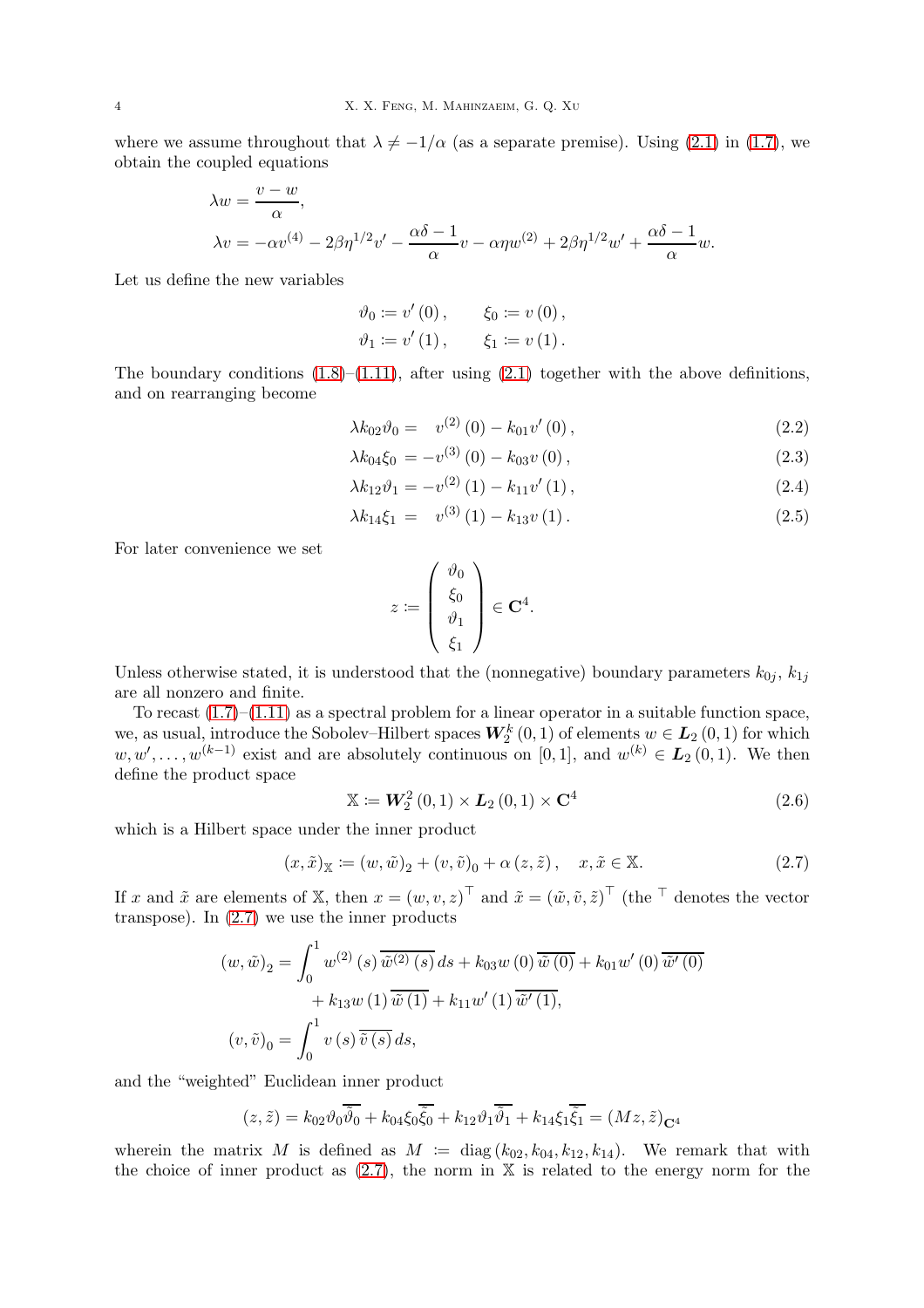initial/boundary-value problem [\(1.1\)](#page-0-0)–[\(1.6\)](#page-1-0) by

$$
E\left[\boldsymbol{w}\left(\,\cdot\,,t\right),\boldsymbol{v}\left(\,\cdot\,,t\right)\right] \coloneqq \frac{1}{2}\left\|\left(\begin{array}{c} \boldsymbol{w}\left(\,\cdot\,,t\right) \\ \boldsymbol{v}\left(\,\cdot\,,t\right) \\ z\left(t\right) \end{array}\right)\right\|_{\mathbb{X}}^{2} = \frac{1}{2}\left\|\boldsymbol{w}\left(\,\cdot\,,t\right)\right\|_{2}^{2} + \frac{1}{2}\left\|\boldsymbol{v}\left(\,\cdot\,,t\right)\right\|_{0}^{2} + \frac{\alpha}{2}\left\|\boldsymbol{z}\left(t\right)\right\|^{2},
$$

where  $\mathbf{w}(\cdot,t)$  is a solution of  $(1.1)–(1.6), \mathbf{v}(\cdot,t) = (\partial \mathbf{w}/\partial t) (\cdot,t)$  $(1.1)–(1.6), \mathbf{v}(\cdot,t) = (\partial \mathbf{w}/\partial t) (\cdot,t)$  $(1.1)–(1.6), \mathbf{v}(\cdot,t) = (\partial \mathbf{w}/\partial t) (\cdot,t)$ , and

$$
\boldsymbol{z}\left(t\right)=\left(\begin{array}{c} \left(\partial\boldsymbol{v}/\partial s\right)\left(s,t\right)\right|_{s=0}\\ \boldsymbol{v}\left(0,t\right)\\ \left(\partial\boldsymbol{v}/\partial s\right)\left(s,t\right)\right|_{s=1}\\ \boldsymbol{v}\left(1,t\right) \end{array}\right).
$$

It is now useful to rewrite the boundary conditions  $(2.2)$ – $(2.5)$  in a more appropriate form, for the purposes of this paper, by defining the boundary operators  $\Gamma$  and  $\Lambda$  by

$$
\Gamma v = \begin{pmatrix} v'(0) \\ v(0) \\ v'(1) \\ v(1) \end{pmatrix}, \quad \Lambda v = M^{-1} \begin{pmatrix} v^{(2)}(0) - k_{01}v'(0) \\ -v^{(3)}(0) - k_{03}v(0) \\ -v^{(2)}(1) - k_{11}v'(1) \\ v^{(3)}(1) - k_{13}v(1) \end{pmatrix}, \quad v \in \mathbf{W}_2^4(0,1).
$$

The boundary conditions can then be expressed as

<span id="page-4-0"></span>
$$
\Gamma v = z, \quad \Lambda v = \lambda z.
$$

Let us then define a new inner product in  $X$  by

<span id="page-4-2"></span>
$$
\langle x, \tilde{x} \rangle_{\mathbb{X}} \coloneqq \alpha^2 \left( w, \tilde{w} \right)_2 + \left( v - w, \tilde{v} - \tilde{w} \right)_0 + \alpha \left( z - \Gamma w, \tilde{z} - \Gamma \tilde{w} \right), \quad x, \tilde{x} \in \mathbb{X}.
$$
 (2.8)

This choice is motivated by the energy norm, and we see immediately that the norm  $\|\cdot\|'_{\mathbb{X}}$  associated with the inner product  $\langle \cdot, \cdot \rangle_{\mathbb{X}}$  is (topologically) equivalent to the norm  $\|\cdot\|_{\mathbb{X}}$  associated with  $(\cdot, \cdot)_{\mathbb{X}}$ . We will use this new inner product throughout the paper when necessary.

Define now the linear operators  $A_0$  and  $A_1$  in  $X$  by

<span id="page-4-1"></span>
$$
A_0 x = \begin{pmatrix} \frac{v - w}{\alpha} \\ -\alpha v^{(4)} - \frac{\alpha \delta - 1}{\alpha} (v - w) \\ \Lambda v \end{pmatrix},
$$
(2.9)  

$$
A_1 x = \begin{pmatrix} 0 \\ -\alpha \eta w^{(2)} - 2\beta \eta^{1/2} (v' - w') \\ 0 \end{pmatrix},
$$
(2.10)

with domains

$$
\boldsymbol{D}\left(A_{0}\right) = \left\{ x = \left(\begin{array}{c} w \\ v \\ z \end{array}\right) \in \mathbb{X} \middle| \left(\begin{array}{c} w \\ v \\ z \end{array}\right) \in \boldsymbol{W}_{2}^{2}\left(0,1\right) \times \boldsymbol{W}_{2}^{4}\left(0,1\right) \times \mathbf{C}^{4}, \right\},\tag{2.11}
$$

<span id="page-4-3"></span>
$$
\boldsymbol{D}\left(A_{1}\right)=\left\{x=\left(\begin{array}{c}w\\v\\z\end{array}\right)\in\mathbb{X}\,\middle|\,\left(\begin{array}{c}w\\v\\z\end{array}\right)\in\boldsymbol{W}_{2}^{2}\left(0,1\right)\times\boldsymbol{W}_{2}^{1}\left(0,1\right)\times\mathbf{C}^{4}\right\}.\tag{2.12}
$$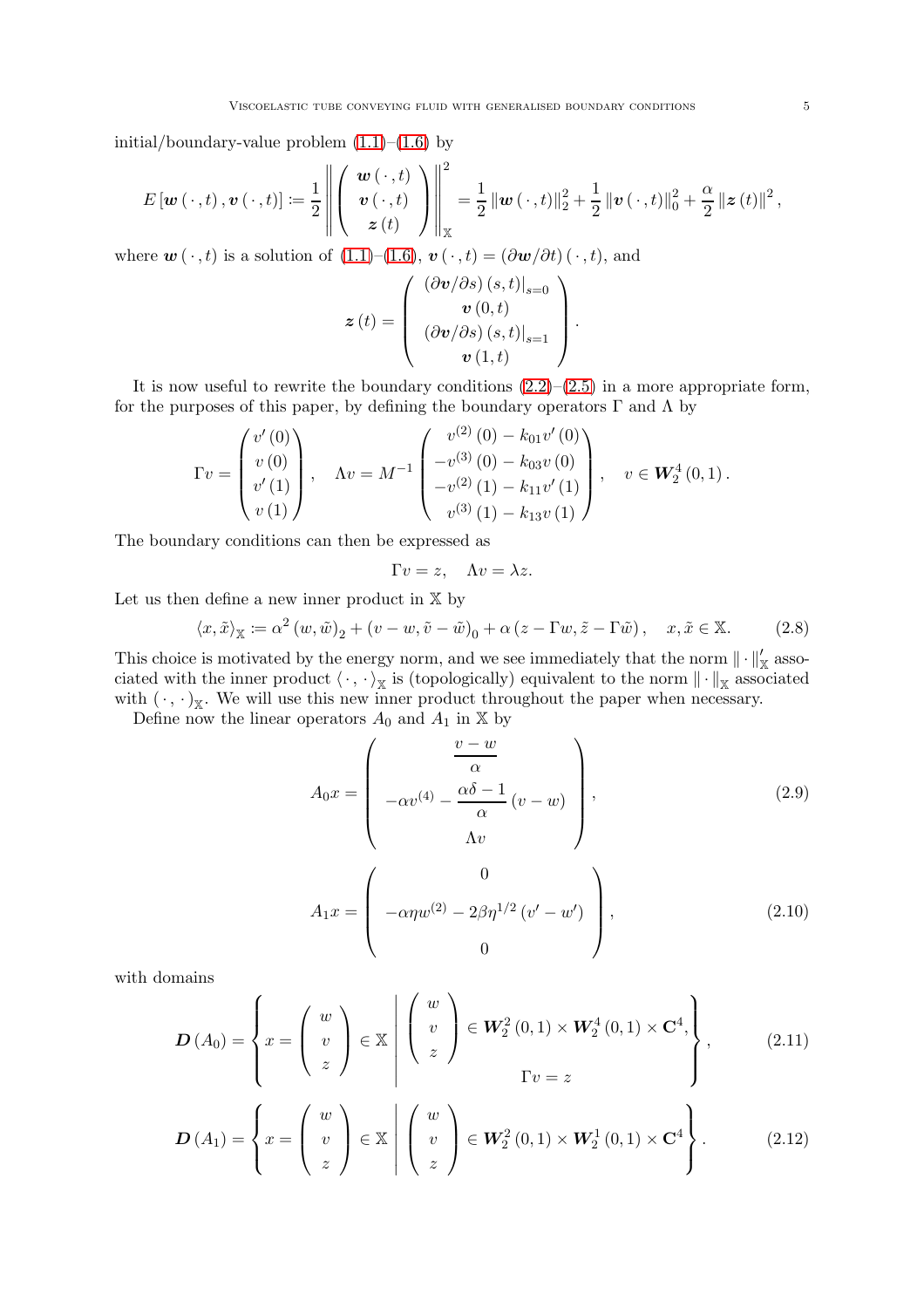Clearly  $D(A_0) \subset D(A_1)$ , and it will be shown – see Proposition [2.2](#page-7-0) below – that  $A_1$  is  $A_0$ bounded but not  $A_0$ -compact (in the sense of [\[12](#page-16-9), Section IV.1]). The boundary-eigenvalue problem  $(1.7)$ – $(1.11)$  is then easily verified to be equivalent to the abstract spectral problem

$$
(\lambda I - A) x = 0, \quad x \in \mathbf{D}(A), \quad \lambda \in \mathbf{C} \backslash \{-1/\alpha\},\
$$

with  $A = A_0 + A_1$ , which implies that  $D(A) = D(A_0)$ . So the eigenvalues of [\(1.7\)](#page-1-1)–[\(1.11\)](#page-1-2) coincide (including multiplicities) with those of the operator A.

Let us recall here in brief some standard notions from the spectral theory of operators in a Hilbert space. Suppose  $\lambda \mapsto (\lambda I - A)$  be a mapping from C into the set of closed linear operators in X. The resolvent set of A, denoted by  $\rho(A)$ , is the set of  $\lambda$  for which  $\lambda I$  – A is boundedly invertible (that is  $(\lambda I - A)^{-1}$  is closed and bounded). We call this inverse  $(\lambda I - A)^{-1}$  the resolvent of A. The spectrum  $\sigma(A)$  of A is the set of  $\lambda$  which are not in the resolvent set. If a number  $\lambda_0 \in \mathbb{C}$  in the spectrum of A has the property that ker  $(\lambda_0 I - A) \neq$  $\{0\}$  then it is called an eigenvalue of A and there exists an eigenvector  $x_0 \neq 0$  of A corresponding to  $\lambda_0$  such that  $(\lambda_0 I - A)x_0 = 0$ . The set of all eigenvalues forms the point spectrum of A.

We close this section with the following two propositions.

### <span id="page-5-7"></span><span id="page-5-0"></span>**Proposition 2.1.** Let  $A_0$  be defined by [\(2.9\)](#page-4-0), [\(2.11\)](#page-4-1). The following assertions hold:

- (i)  $0 \in \varrho(A_0)$  and  $A_0^{-1}$  is not compact for  $\alpha \neq 0$ .
- <span id="page-5-6"></span><span id="page-5-5"></span>(ii)  $A_0$  is maximal dissipative with respect to the inner product  $\langle \cdot, \cdot \rangle_{\mathbb{X}}$  as defined by [\(2.8\)](#page-4-2).
- (iii)  $A_0$  generates a  $C_0$ -semigroup of bounded linear operators on  $\mathbb{X}$ .

Proof. In order to establish assertion [\(i\),](#page-5-0) let us consider the equation

$$
A_0x = \tilde{x}
$$

for any  $\tilde{x} \in X$  and  $x \in D(A_0)$ , which is equivalent to the problem posed by

$$
\frac{v - w}{\alpha} = \tilde{w},
$$

$$
-\alpha v^{(4)} - \frac{\alpha \delta - 1}{\alpha} (v - w) = \tilde{v},
$$

$$
(\Lambda v) = \tilde{z},
$$

together with the "compatibility" conditions

$$
\vartheta_0 = v'(0), \quad \xi_0 = v(0), \quad \vartheta_1 = v'(1), \quad \xi_1 = v(1).
$$

We will find it convenient to rephrase the problem in terms of

<span id="page-5-1"></span>
$$
v^{(4)} = -\frac{(\alpha\delta - 1)\tilde{w} + \tilde{v}}{\alpha} := \tilde{f}
$$
\n(2.13)

and the boundary conditions

<span id="page-5-3"></span>
$$
k_{02}\tilde{\vartheta}_0 = v^{(2)}(0) - k_{01}v'(0) , \qquad (2.14)
$$

$$
k_{04}\tilde{\xi}_0 = -v^{(3)}(0) - k_{03}v(0), \qquad (2.15)
$$

$$
k_{12}\tilde{\vartheta}_1 = -v^{(2)}(1) - k_{11}v'(1), \qquad (2.16)
$$

<span id="page-5-4"></span>
$$
k_{14}\tilde{\xi}_1 = v^{(3)}(1) - k_{13}v(1). \qquad (2.17)
$$

It is immediate that the general solution of [\(2.13\)](#page-5-1) takes the form

<span id="page-5-2"></span>
$$
v(s) = v(0) + sv'(0) + \frac{s^2}{2}v^{(2)}(0) + \frac{s^3}{3!}v^{(3)}(0) + \int_0^s \frac{(s-r)^3}{3!}\tilde{f}(r) dr.
$$
 (2.18)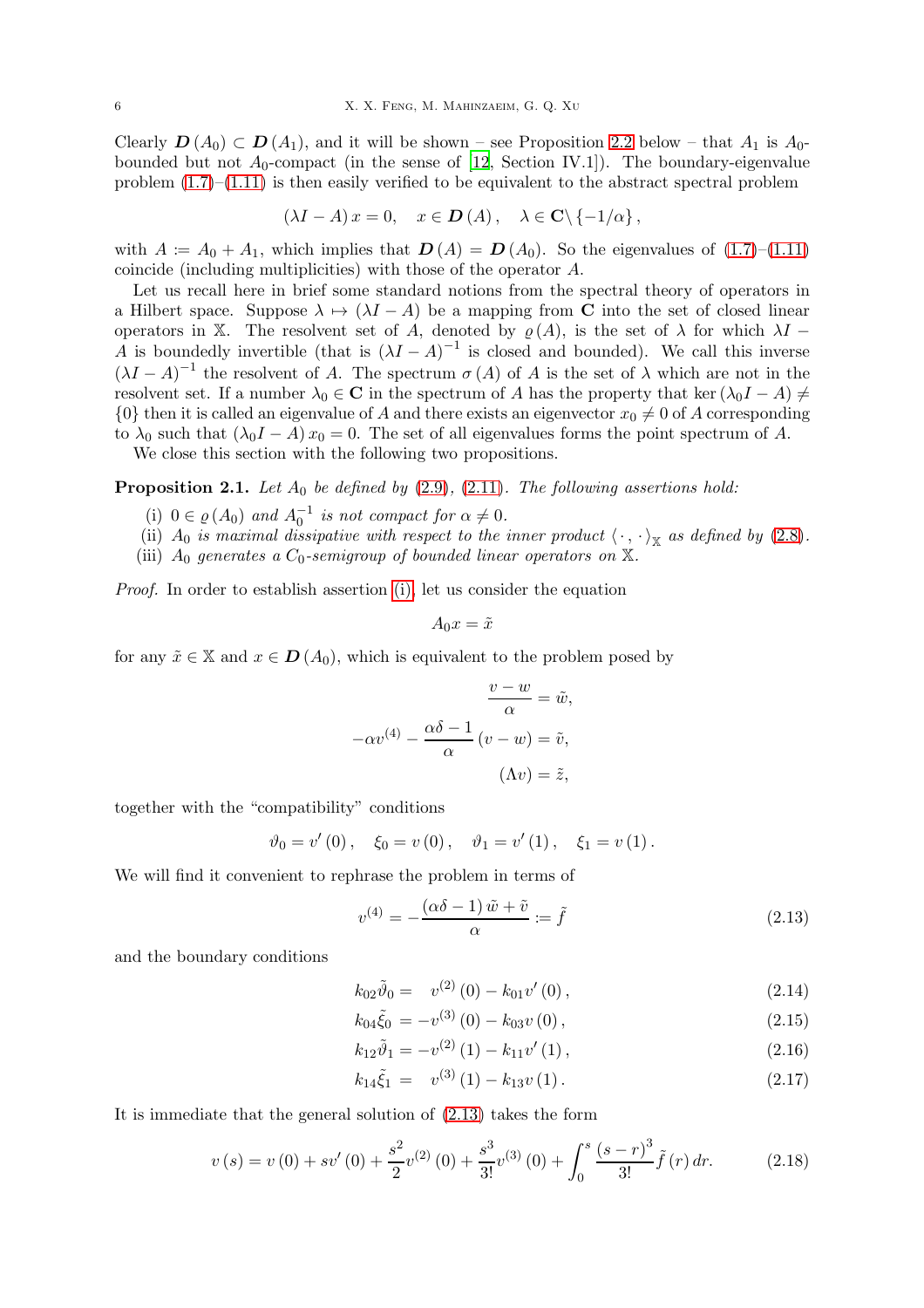Substituting [\(2.18\)](#page-5-2) in [\(2.14\)](#page-5-3)–[\(2.17\)](#page-5-4) yields the following system of algebraic equations for  $v(0)$ ,  $v'(0), v^{(2)}(0), v^{(3)}(0)$ :

$$
-k_{01}v'(0) + v^{(2)}(0) = k_{02}\tilde{\vartheta}_0,
$$
  
\n
$$
k_{03}v(0) + v^{(3)}(0) = -k_{04}\tilde{\xi}_0,
$$
  
\n
$$
k_{11}v'(0) + (1 + k_{11})v^{(2)}(0) + (1 + \frac{k_{11}}{2})v^{(3)}(0)
$$
  
\n
$$
= -k_{12}\tilde{\vartheta}_1 - \int_0^1 (1 - r)\tilde{f}(r) dr - k_{11} \int_0^1 \frac{(1 - r)^2}{2}\tilde{f}(r) dr,
$$
  
\n
$$
-k_{13}v(0) - k_{13}v'(0) - \frac{k_{13}}{2}v^{(2)}(0) + (1 - \frac{k_{13}}{3!})v^{(3)}(0)
$$
  
\n
$$
= k_{14}\tilde{\xi}_1 - \int_0^1 \tilde{f}(r) dr + k_{13} \int_0^1 \frac{(1 - r)^3}{3!} \tilde{f}(r) dr.
$$

It can be shown by direct calculation that the determinant of the coefficient matrix formed by this system of equations does not vanish, that is,

$$
\det\left(\begin{array}{cccc} 0 & -k_{01} & 1 & 0 \\ k_{03} & 0 & 0 & 1 \\ 0 & k_{11} & 1 + k_{11} & 1 + \frac{k_{11}}{2} \\ -k_{13} & -k_{13} & -\frac{k_{13}}{2} & 1 - \frac{k_{13}}{3!} \end{array}\right) \neq 0.
$$

(In fact, as we show,  $\text{Re} \langle A_0 x, x \rangle_{\mathbb{X}} < 0$ .) So there is a solution  $(v(0), v'(0), v^{(2)}(0), v^{(3)}(0))^\top$ which is uniquely determined by  $(\tilde{w}, \tilde{v}, \tilde{z})^{\top}$ . Let v be a solution of  $(2.13)$ – $(2.17)$ . Since

$$
w = -\alpha \tilde{w} + v
$$
,  $z = (v(0), v'(0), v(1), v'(1))^\top$ ,

it is clear that

$$
x = \left(\begin{array}{c} w \\ v \\ z \end{array}\right) \in \mathbf{D}(A_0), \quad A_0 x = \left(\begin{array}{c} \tilde{w} \\ \tilde{v} \\ \tilde{z} \end{array}\right).
$$

Therefore,

$$
A_0^{-1}\left(\begin{array}{c}\tilde{w}\\ \tilde{v}\\ \tilde{z}\end{array}\right)=\left(\begin{array}{c}w\\ v\\ z\end{array}\right)=\left(\begin{array}{c}-\alpha \tilde{w}+v\\ v\\ z\end{array}\right),
$$

implying that  $A_0^{-1}$  is boundedly invertible and  $A_0$  is hence closed and densely defined. Thus  $0 \in \varrho(A_0)$ , and it follows that  $A_0^{-1}$  is not a compact operator on X for  $\alpha \neq 0$ .

In order to prove assertion [\(ii\),](#page-5-5) we compute the real part of the inner product  $\langle A_0 x, x \rangle_{\mathbb{X}}$ ; a tedious calculation using integration by parts together with the fact that  $\Gamma v = z$  shows that

$$
2 \operatorname{Re} \langle A_0 x, x \rangle_{\mathbb{X}} = \langle A_0 x, x \rangle_{\mathbb{X}} + \langle x, A_0 x \rangle_{\mathbb{X}}
$$
  
=  $-2\alpha \int_0^1 |v^{(2)}(s) - w^{(2)}(s)|^2 ds - 2\delta \int_0^1 |v(s) - w(s)|^2 ds$   
 $- 2 (k_{04} + \alpha k_{03}) |v(0) - w(0)|^2 - 2 (k_{02} + \alpha k_{01}) |v'(0) - w'(0)|^2$   
 $- 2 (k_{14} + \alpha k_{13}) |v(1) - w(1)|^2 - 2 (k_{12} + \alpha k_{11}) |v'(1) - w'(1)|^2.$ 

The assumptions  $\alpha > 0$ ,  $\delta \geq 0$ , and  $k_{0j}$ ,  $k_{1j} \geq 0$ ,  $j = 1, 2, 3, 4$ , made in the Introduction guarantee that Re  $\langle A_0x, x \rangle_{\mathbb{X}} \leq 0$  for all  $x \in D(A_0)$ , and thus  $A_0$  is dissipative. The fact that it is maximal dissipative follows from the fact that it is closed.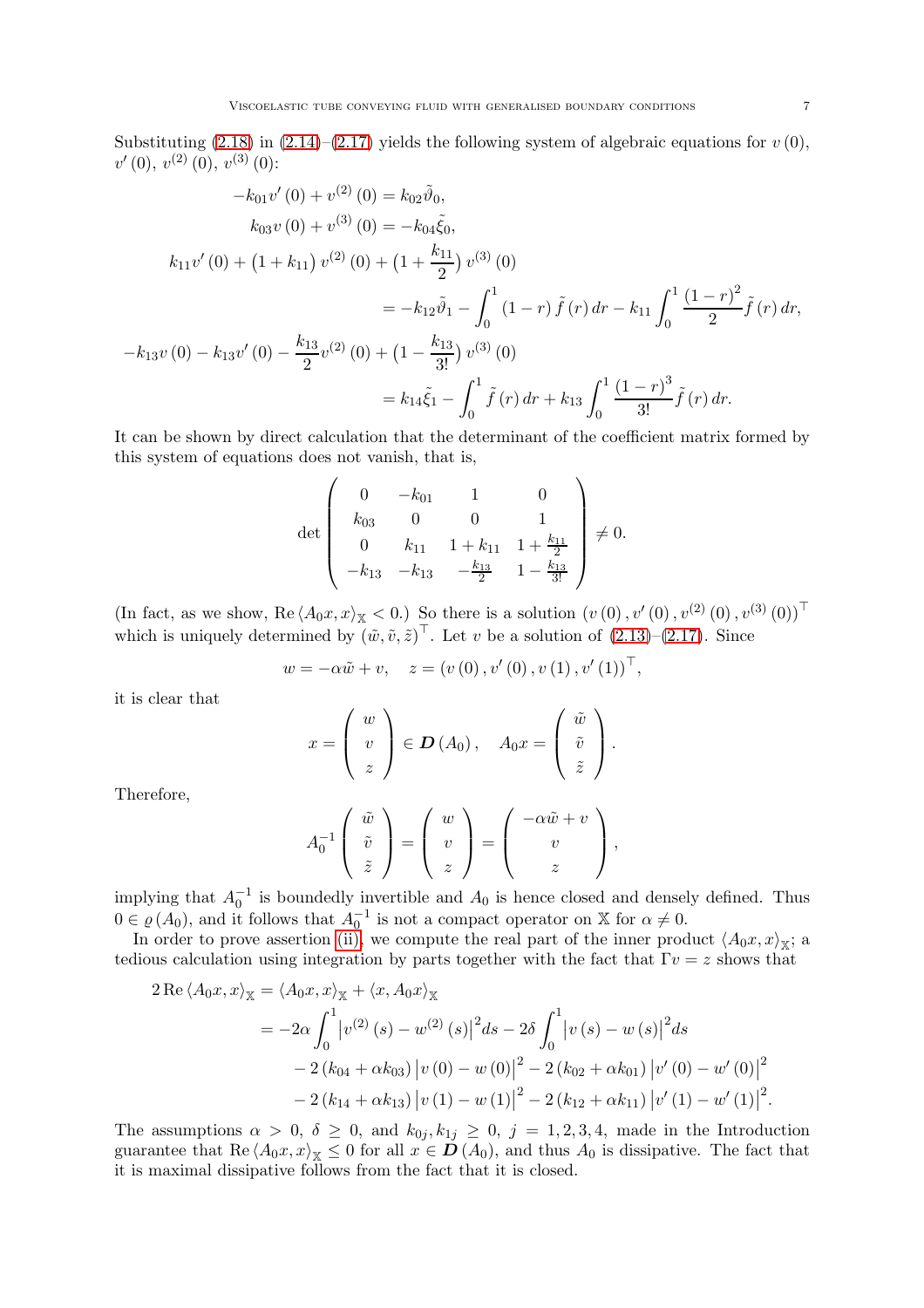Assertion [\(iii\)](#page-5-6) is an immediate consequence of the Lumer–Phillips theorem (for example, see  $[25, Section 1.4].$  $[25, Section 1.4].$ 

<span id="page-7-1"></span><span id="page-7-0"></span>**Proposition 2.2.** Let the operator  $A := A_0 + A_1$  be defined as in [\(2.9\)](#page-4-0)–[\(2.12\)](#page-4-3). The following assertions hold:

- <span id="page-7-2"></span>(i) The number  $\lambda = -1/\alpha$  is in the continuous spectrum of  $A_0$  and A.
- <span id="page-7-3"></span>(ii)  $A_1$  is  $A_0$ -bounded but not  $A_0$ -compact, and  $A_0^{-1}A_1A_0^{-1}$  is compact.
- (iii) If  $\lambda \in \rho(A_0) \subset \mathbf{C} \setminus \{-1/\alpha\}$ , then  $\lambda \in \rho(A)$ ; in particular,  $\lambda I A$  can be factored in the form

$$
\lambda I - A = \left[ I - A_1 \left( \lambda I - A_0 \right)^{-1} \right] \left( \lambda I - A_0 \right).
$$

<span id="page-7-4"></span>(iv) The eigenvalues of A are distributed symmetrically with respect to the real axis in the complex plane. If  $\eta = 0$ , all eigenvalues lie in the closed left half-plane, with at most finitely many of the eigenvalues lying in the right half-plane in case  $\eta \neq 0$ .

*Proof.* Let  $x \in D(A_0)$  and consider

$$
(\lambda I - A_0) x = \begin{pmatrix} \lambda w - \frac{v - w}{\alpha} \\ \lambda v + \alpha v^{(4)} + \frac{\alpha \delta - 1}{\alpha} (v - w) \\ \lambda z - \Lambda v \end{pmatrix}.
$$

Since the first row of  $(\lambda I - A_0)x$  is the same as that of  $(\lambda I - A)x$  (because the first component of  $A_1x$  is zero), we clearly have, for  $\lambda = -1/\alpha$ ,

$$
row1 (-\frac{1}{\alpha}I - A0) x = row1 (-\frac{1}{\alpha}I - A) x = -\frac{v}{\alpha},
$$

where v is an element of  $W_2^4(0,1)$  but not of  $W_2^2(0,1)$ . This proves assertion [\(i\).](#page-7-1)

In order to prove assertion [\(ii\),](#page-7-2) note first that from the proof of Proposition [2.1](#page-5-7)[\(i\)](#page-5-0) it follows that

$$
A_1 A_0^{-1} \begin{pmatrix} \tilde{w} \\ \tilde{v} \\ \tilde{z} \end{pmatrix} = \begin{pmatrix} 0 \\ \alpha^2 \eta \tilde{w}^{(2)} - 2\alpha \beta \eta^{1/2} \tilde{w}' - \alpha \eta v^{(2)} \\ 0 \end{pmatrix}
$$

and  $A_1A_0^{-1}$  is a bounded linear operator on X; but since  $\tilde{w} \in W_2^2(0,1)$  and  $v \in W_2^4(0,1)$ , it is  $\alpha_0$  is a bunded linear operator on  $\alpha$ , but since  $\alpha \in W_2$  (0, 1) and  $\alpha \in W_2$ clear that  $A_1 A_0^{-1}$  is not compact. Applying  $A_0^{-1}$  to what we have calculated above one readily sees that  $A_0^{-1}A_1A_0^{-1}$  is compact and, moreover,  $A = A_0 + A_1 = (I + A_1A_0^{-1})A_0$ , which is a relatively bounded perturbation of the closed operator  $A_0$  and hence is closed. Let us verify this claim. If we introduce the equivalent norm  $\overline{\langle\!\langle \, \cdot\, \rangle\!\rangle_{\mathbb X}}$  in  $\mathbb X$  defined by

$$
\langle x \rangle_{\mathbb{X}} := \left[ a \left( \int_0^1 \left| w^{(2)}(s) \right|^2 ds + \int_0^1 \left| w'(s) \right|^2 ds + \int_0^1 \left| w(s) \right|^2 ds \right) + b \int_0^1 \left| v(s) \right|^2 ds + \|z\|_{\mathbf{C}^4}^2 \right]^{1/2}
$$

with a, b positive constants, then, for any  $x \in D(A_0)$ , we obtain the estimate

$$
\langle \langle A_{1}x \rangle \rangle_{\mathbb{X}}^{2} = b \int_{0}^{1} \left| -\alpha \eta w^{(2)}(s) - 2\beta \eta^{1/2} (v'(s) - w'(s)) \right|^{2} ds
$$
  
\n
$$
\leq 2b (\alpha \eta)^{2} \int_{0}^{1} |w^{(2)}(s)|^{2} ds + 8b \beta^{2} \eta \int_{0}^{1} |v'(s) - w'(s)|^{2} ds
$$
  
\n
$$
\leq 2b (\alpha \eta)^{2} \int_{0}^{1} |w^{(2)}(s)|^{2} ds + \frac{8b (\alpha \beta)^{2} \eta}{a} a \int_{0}^{1} \left| \frac{v'(s) - w'(s)}{\alpha} \right|^{2} ds.
$$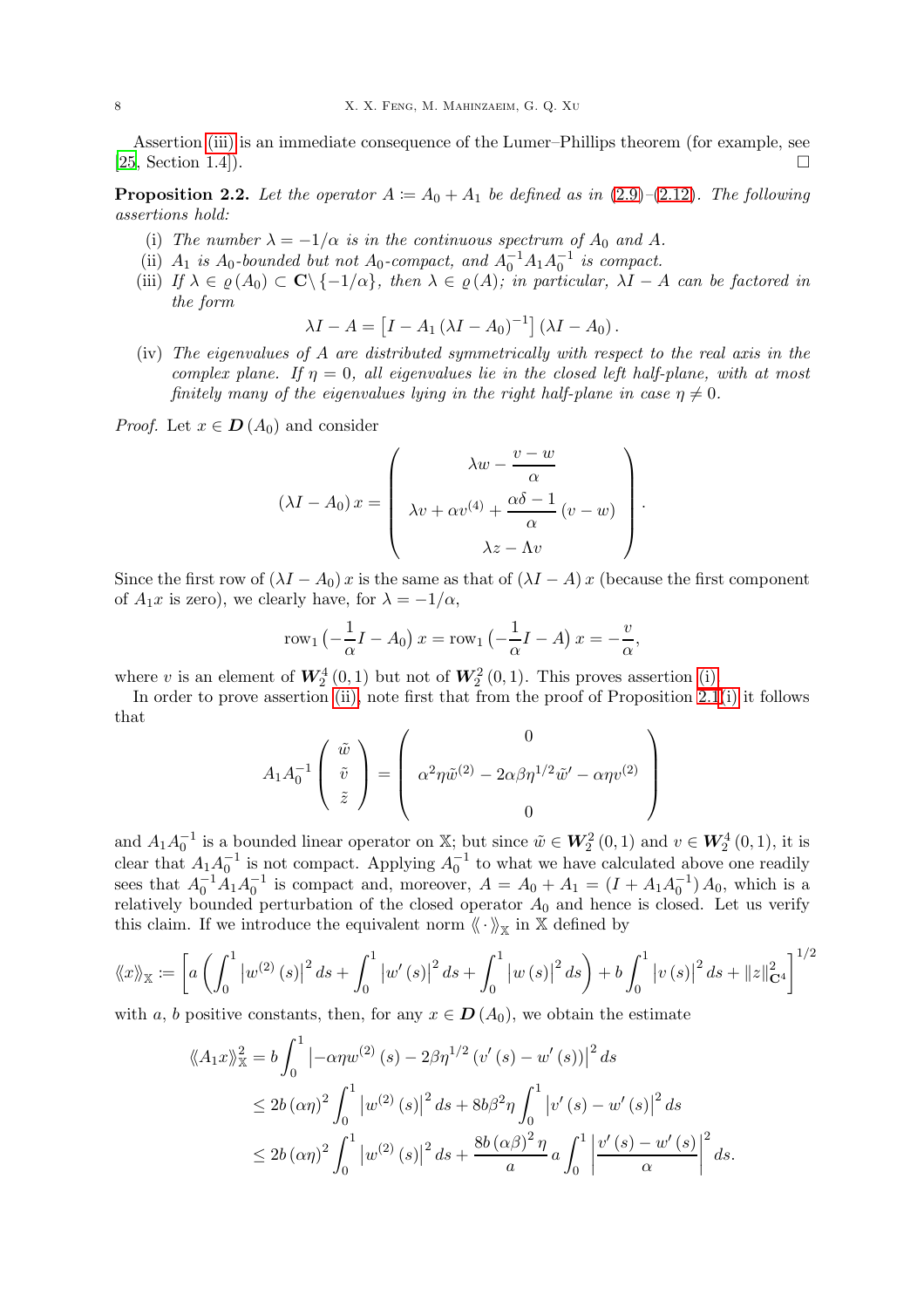If we choose  $a$  and  $b$  so that

$$
\frac{8b\left(\alpha\beta\right)^{2}\eta}{a} =: \theta < 1,
$$

if follows that

$$
2b(\alpha\eta)^{2} \int_{0}^{1} |w^{(2)}(s)|^{2} ds \leq \frac{2b(\alpha\beta)^{2}}{a} \langle x \rangle_{\mathbb{X}}^{2}
$$

$$
\frac{8b(\alpha\beta)^{2} \eta}{a} a \int_{0}^{1} \left| \frac{v'(s) - w'(s)}{\alpha} \right|^{2} ds \leq \theta \langle A_{0}x \rangle_{\mathbb{X}}^{2},
$$

where

$$
\langle\!\langle A_0 x \rangle\!\rangle_{\mathbb{X}}^2 = a \left( \int_0^1 \left| \frac{v^{(2)}(s) - w^{(2)}(s)}{\alpha} \right|^2 ds + \int_0^1 \left| \frac{v'(s) - w'(s)}{\alpha} \right|^2 ds + \int_0^1 \left| \frac{v(s) - w(s)}{\alpha} \right|^2 ds \right)
$$

$$
+ b \int_0^1 \left| -\alpha v^{(4)}(s) - \frac{\alpha \delta - 1}{\alpha} \left( v(s) - w(s) \right) \right|^2 ds + ||\Lambda v||_{\mathbf{C}^4}^2,
$$

and hence, that

$$
\langle\!\langle A_1x\rangle\!\rangle_{\mathbb{X}} \leq \left(\frac{2b\,(\alpha\beta)^2}{a}\,\langle\!\langle x\rangle\!\rangle_{\mathbb{X}}^2 + \theta\,\langle\!\langle A_0x\rangle\!\rangle_{\mathbb{X}}^2\right)^{1/2} \leq \frac{\sqrt{2b}\,\alpha\beta}{\sqrt{a}}\,\langle\!\langle x\rangle\!\rangle_{\mathbb{X}} + \sqrt{\theta}\,\langle\!\langle A_0x\rangle\!\rangle_{\mathbb{X}}.
$$

This proves that the  $A_0$ -bound is less than one and thus completes the proof that A is closed (see [\[12](#page-16-9), Theorem IV.1.1]). The operator A therefore is a closed, densely defined linear operator in X with noncompact resolvent.

Thus, we have verified that  $\lambda \mapsto (\lambda I - A)$  is a mapping from C into the set of closed linear operators in X. Note that if  $\lambda \in \varrho(A_0)$ , then  $\lambda \in \varrho(A)$  if and only if  $I - A_1 (\lambda I - A_0)^{-1}$  is boundedly invertible, because

$$
(\lambda I - A) = \left[I - A_1(\lambda I - A_0)^{-1}\right](\lambda I - A_0).
$$

Since  $(\lambda I - A_0)^{-1} A_1 (\lambda I - A_0)^{-1}$  is compact for each fixed  $\lambda \in \varrho(A_0)$ ,  $A_1 (\lambda I - A_0)^{-1}$  is a bounded linear operator on X whose spectrum consists only of eigenvalues. Therefore, in  $\mathbb{C}\setminus\{-1/\alpha\}$ , we need only study the eigenvalues of A. This proves assertion [\(iii\).](#page-7-3)

We now turn to the proof of assertion [\(iv\).](#page-7-4) Let  $x \neq 0$ ) be an eigenvector of A corresponding to an eigenvalue  $\lambda$ . Then

$$
(\lambda I - A) x = 0,
$$

and it follows that

$$
\overline{(\lambda I - A) x} = (\overline{\lambda} I - A) \overline{x} = 0,
$$

which means that  $\bar{x}$  is an eigenvector corresponding to  $\lambda$ . This proves that the spectrum of A is symmetric with respect to the real axis. Now, setting  $\eta = 0$  so that  $A_1 = 0$ , we take the inner product of  $(\lambda I - A_0)x$  with x to obtain

$$
\langle (\lambda I - A_0) x, x \rangle_{\mathbb{X}} = \lambda ||x||_{\mathbb{X}}'^2 - \langle A_0 x, x \rangle_{\mathbb{X}} = 0.
$$

The real part of this equation is

$$
\operatorname{Re}\lambda \|x\|_{\mathbb{X}}'^2 - \operatorname{Re}\langle A_0 x, x \rangle_{\mathbb{X}} = 0,
$$

so, in view of Proposition [2.1,](#page-5-7) we have that  $\text{Re }\lambda \leq 0$ . Finally, consider the case where  $\eta \neq 0$ . We recall that for  $\lambda$  such that Re  $\lambda > 0$ , the operator  $A_1 (\lambda I - A_0)^{-1}$  is not compact while, since  $\lambda \in \varrho(A_0)$  when Re  $\lambda > 0$ , the operator  $[A_1 (\lambda I - A_0)^{-1}]^2$  is; and therefore, as we have stated,  $I - A_1 (\lambda I - A_0)^{-1}$  is boundedly invertible if and only if  $\lambda$  is not an eigenvalue of A. The assertion then follows from a more general perturbation result for holomorphic Fredholm operator functions (see, for example, [\[9,](#page-16-10) Corollary XI.8.4]). This completes the proof of the proposition.  $\Box$ 

,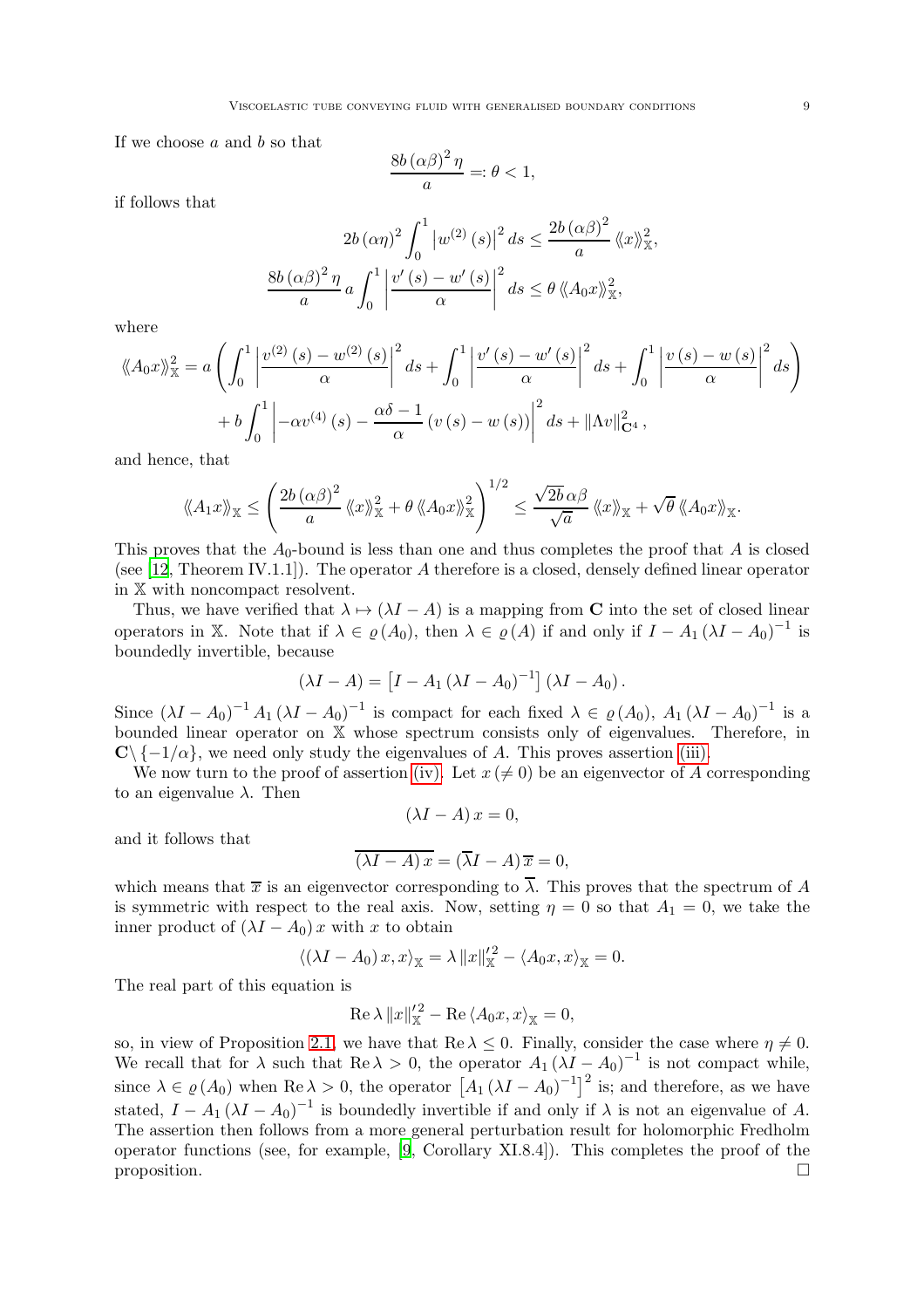Remark 2.1. By the well-established perturbation theory for semigroups (see [\[25](#page-17-14), Chapter 3] or [\[12](#page-16-9), Chapter IX]), the operator A also generates a  $C_0$ -semigroup, which ensures the solvability or well-posedness of the initial/boundary-value problem  $(1.1)$ – $(1.6)$  in X.

## 3. Asymptotics of eigenvalues

<span id="page-9-0"></span>We begin this section by considering the boundary-eigenvalue problem  $(1.7)$ – $(1.11)$  for finite nonzero values of the  $k_{0i}$ ,  $k_{1i}$ . Let us, first of all, remark that by virtue of Proposition [2.2](#page-7-0) the problem does not have a pure point spectrum. Since we have assumed that  $\lambda \neq -1/\alpha$ , we rewrite [\(1.7\)](#page-1-1) in the form

<span id="page-9-1"></span>
$$
w^{(4)}(\lambda,s) + \frac{\eta}{1+\alpha\lambda}w^{(2)}(\lambda,s) + \frac{2\lambda\beta\eta^{1/2}}{1+\alpha\lambda}w'(\lambda,s) + \frac{\delta\lambda+\lambda^2}{1+\alpha\lambda}w(\lambda,s) = 0.
$$
 (3.1)

The plane  $C \setminus \{-1/\alpha\}$  contains only eigenvalues, to which we will restrict ourselves in this section.

It is easy to see that asymptotically, as  $|\lambda| \to \infty$ , the differential equation [\(3.1\)](#page-9-1) becomes

<span id="page-9-2"></span>
$$
w^{(4)}(\lambda, s) + \frac{2\beta\eta^{1/2}}{\alpha}w'(\lambda, s) + \left[\frac{\lambda}{\alpha} + \frac{1}{\alpha}\left(\delta - \frac{1}{\alpha}\right)\right]w(\lambda, s) = 0.
$$
 (3.2)

In both [\(3.1\)](#page-9-1) and [\(3.2\)](#page-9-2) it should be noted that the equation

<span id="page-9-3"></span>
$$
w^{(4)}(\lambda, s) + \frac{\lambda}{\alpha} w(\lambda, s) = 0
$$
\n(3.3)

represents the dominant terms and we shall use information on the eigenvalue distribution of the boundary-eigenvalue problem posed by  $(3.3)$  and the boundary conditions  $(1.8)$ – $(1.11)$  to approximate the eigenvalues. This technique has its origins in the classic papers of Birkhoff [\[6](#page-16-11), [7\]](#page-16-12) and is connected with the concept of regularity of boundary-eigenvalue problems introduced in those papers. (For further details the reader should consult the book [\[21\]](#page-17-15) by Naimark.)

The eigenvalues of  $(3.3)$ ,  $(1.8)$ – $(1.11)$  lie in the closed left half of the complex plane and are symmetric about the real axis (that is, those with nonzero imaginary part occur in pairs). Therefore, we need only consider the problem in the second quadrant of the complex plane, that is, we may assume that  $\arg \lambda \in [\pi/2, \pi]$ . If we set  $\lambda/\alpha = \rho^4$ , then  $\arg \rho \in [\pi/8, \pi/4]$ . To this end we define, following the technique in [\[21](#page-17-15), Section II.4.2], the sector  $S$  in the complex plane by

$$
\mathcal{S} \coloneqq \{ \rho \in \mathbf{C} \mid \pi/8 \le \arg \rho \le \pi/4 \}
$$

and assume throughout the rest of the paper that  $\rho \in \mathcal{S}$ . Let us set

$$
\omega_1 = e^{3\pi i/4} = \frac{1}{\sqrt{2}} (i - 1), \qquad \omega_2 = e^{5\pi i/4} = -\frac{1}{\sqrt{2}} (1 + i),
$$
  

$$
\omega_3 = e^{\pi i/4} = \frac{1}{\sqrt{2}} (1 + i), \qquad \omega_4 = e^{7\pi i/4} = -\frac{1}{\sqrt{2}} (i - 1).
$$

Clearly  $\omega_m^4 + 1 = 0$ ,  $m = 1, 2, 3, 4$ , and we have the ordering

$$
\operatorname{Re}\rho\omega_1 \leq \operatorname{Re}\rho\omega_2 \leq \operatorname{Re}\rho\omega_3 \leq \operatorname{Re}\rho\omega_4.
$$

It is easy to see then that the inequalities Re  $\rho\omega_1 \leq -c |\rho|$  and Re  $\rho\omega_2 \leq 0$  always hold (c being a positive constant) and asymptotically, that is for  $|\rho|$  large,

<span id="page-9-4"></span>
$$
|e^{\rho \omega_1}| = \mathcal{O}(e^{-c|\rho|}), \qquad |e^{\rho \omega_2}| \le 1. \tag{3.4}
$$

With these preliminaries, which will be used repeatedly in the sequel, we can now produce asymptotic expressions for the eigenvalues of the boundary-eigenvalue problem  $(3.1)$ ,  $(1.8)$ [\(1.11\)](#page-1-2). First we prove the following lemma.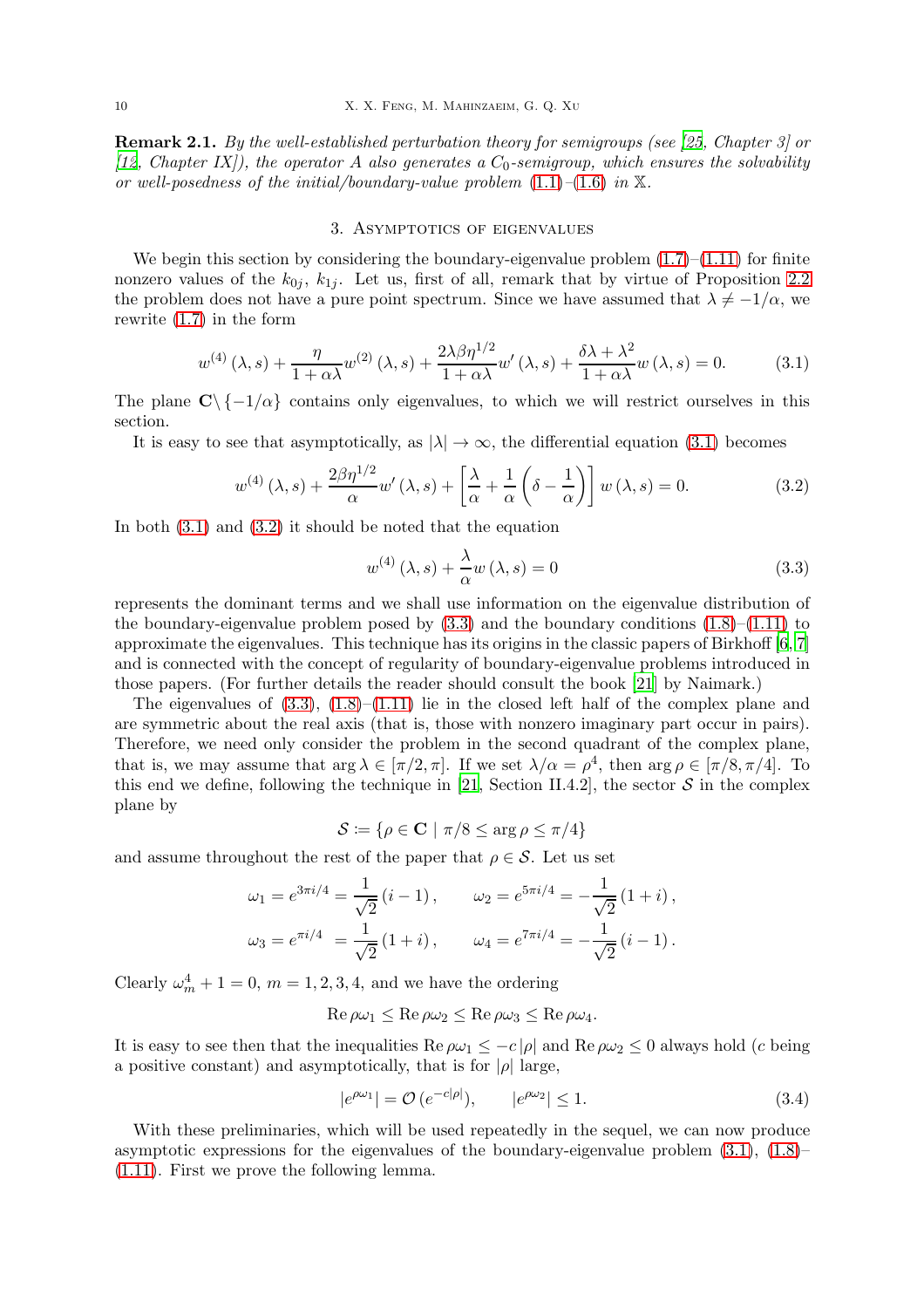<span id="page-10-0"></span>**Lemma 3.1.** Let  $\lambda = \alpha \rho^4$ . Then, in the sector S, the differential equation [\(3.3\)](#page-9-3) has four linearly independent solutions  $e^{\rho\omega_m s}$ ,  $m = 1, 2, 3, 4$ . For  $|\rho|$  large, the differential equation [\(3.1\)](#page-9-1) again has four linearly independent solutions  $w_m (\rho, s)$ ,  $m = 1, 2, 3, 4$ , which are analytic functions of  $\rho \in \mathcal{S}$  and whose asymptotic formulae are as follows:

<span id="page-10-2"></span>
$$
\begin{cases}\nw_m(\rho, s) = e^{\rho \omega_m s} \left[ 1 + \frac{W_m(s)}{\rho} + \mathcal{O}(1/\rho^2) \right], \\
w'_m(\rho, s) = \rho \omega_m e^{\rho \omega_m s} \left[ 1 + \frac{W_m(s)}{\rho} + \mathcal{O}(1/\rho^2) \right], \\
w_m^{(2)}(\rho, s) = (\rho \omega_m)^2 e^{\rho \omega_m s} \left[ 1 + \frac{W_m(s)}{\rho} + \mathcal{O}(1/\rho^2) \right], \\
w_m^{(3)}(\rho, s) = (\rho \omega_m)^3 e^{\rho \omega_m s} \left[ 1 + \frac{W_m(s)}{\rho} + \mathcal{O}(1/\rho^2) \right],\n\end{cases} \tag{3.5}
$$

where  $W_m(s) = \frac{1}{4} \sqrt{\frac{1}{\alpha}}$  $rac{1}{\alpha}(\delta - \frac{1}{\alpha})$  $\frac{1}{\alpha}$ )  $\omega_m s$ .

Proof. The first statement is obvious. The proof of the second statement is along the lines of that given in [\[21](#page-17-15), Section II.4.6] and is a simple calculation based on the asymptotic expansions of the fundamental solutions of the differential equation [\(3.1\)](#page-9-1). Take  ${w_m (\rho, s)}_{m=1}^4$  to be the fundamental system of solutions to [\(3.1\)](#page-9-1), under the change from  $\lambda$  to  $\alpha \rho^4$  associated with  $\rho \in \mathcal{S}$ , having the asymptotic expansions

$$
w_m(\rho, s) = e^{\rho \omega_m s} \sum_{k=0}^{\infty} \frac{W_{mk}(s)}{\rho^k}, \quad m = 1, 2, 3, 4.
$$

On substituting in [\(3.1\)](#page-9-1) and collecting terms according to powers of  $\rho$ , we calculate

$$
W_{m0}(s) = 1, \qquad W_{m1}(s) = \frac{1}{4} \sqrt{\frac{1}{\alpha}} \left( \delta - \frac{1}{\alpha} \right) \omega_m s.
$$

Let us write  $W_m(s)$  for  $W_{m1}(s)$  and  $W_{m2}(\rho, s)$  for  $\sum_{k=2}^{\infty} \frac{W_{mk}(s)}{\rho^{k-2}}$  $\frac{\binom{m}{k}(s)}{p^{k-2}}$ . Then we see that the functions  $W_{m2}(\rho, s)$  are uniformly bounded with respect to  $s \in [0, 1]$  and  $\rho \in \mathcal{S}$  for  $|\rho| \ge \max\{1/\alpha, 2\},\$ and we have the desired result.  $\square$ 

With this lemma in place we can now determine the asymptotic expressions for the eigenvalues of  $(3.1)$ ,  $(1.8)$ – $(1.11)$ .

<span id="page-10-4"></span>**Theorem 3.1.** Asymptotically, that is for large  $n \in \mathbb{N}$ , eigenvalues of the boundary-eigenvalue problem [\(3.1\)](#page-9-1), [\(1.8\)](#page-1-3)–[\(1.11\)](#page-1-2) are given by  $\lambda_n = \alpha \rho_n^4$ , where

<span id="page-10-3"></span>
$$
\rho_n = (n+1/2)\,\pi\omega_2 - i\left[\frac{1}{\alpha}\left(\frac{1}{k_{04}} + \frac{1}{k_{14}}\right)\omega_1 + \frac{1}{4}\sqrt{\frac{1}{\alpha}}\left(\delta - \frac{1}{\alpha}\right)\omega_2\right]\frac{1}{(n+1/2)\,\pi} + \mathcal{O}\left(1/n^2\right). \tag{3.6}
$$

*Proof.* Let  $w(\rho, s)$  be an eigenfunction of [\(3.1\)](#page-9-1), [\(1.8\)](#page-1-3)–[\(1.11\)](#page-1-2) under the change from  $\lambda$  to  $\alpha \rho^4$ associated with  $\rho \in \mathcal{S}$ . By Lemma [3.1,](#page-10-0)

<span id="page-10-1"></span>
$$
w(\rho, s) = a_1 w_1(\rho, s) + a_2 w_2(\rho, s) + a_3 w_3(\rho, s) + a_4 w_4(\rho, s)
$$
\n(3.7)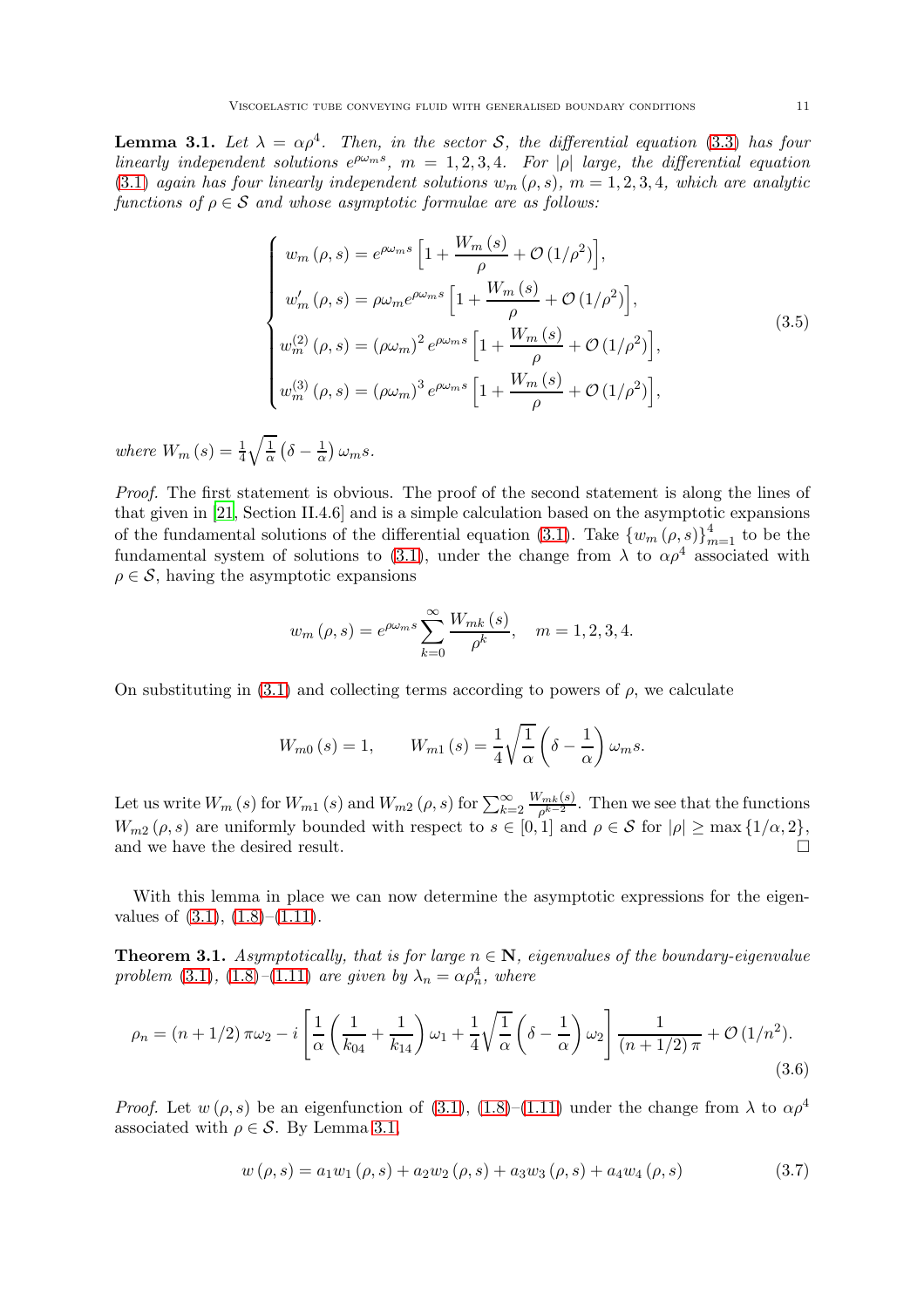for constants  $a_m$ ,  $m = 1, 2, 3, 4$ , possibly dependent of  $\rho$ . If [\(3.7\)](#page-10-1) is inserted into the boundary conditions, then we arrive at the following system of algebraic equations:

$$
[w_1^{(2)}(\rho,0) - (k_{11} + \alpha \rho^4 k_{12}) w'_1(\rho,0)] a_1 + [w_2^{(2)}(\rho,0) - (k_{01} + \alpha \rho^4 k_{02}) w'_2(\rho,0)] a_2 + [w_3^{(2)}(\rho,0) - (k_{01} + \alpha \rho^4 k_{02}) w'_3(\rho,0)] a_3 + [w_4^{(2)}(\rho,0) - (k_{11} + \alpha \rho^4 k_{12}) w'_4(\rho,0)] a_4 = 0,[w_1^{(3)}(\rho,0) + (k_{11} + \alpha \rho^4 k_{12}) w_1(\rho,0)] a_1 + [w_2^{(3)}(\rho,0) + (k_{11} + \alpha \rho^4 k_{12}) w_2(\rho,0)] a_2 + [w_3^{(3)}(\rho,0) + (k_{11} + \alpha \rho^4 k_{12}) w_3(\rho,0)] a_3 + [w_4^{(3)}(\rho,0) + (k_{11} + \alpha \rho^4 k_{12}) w_4(\rho,0)] a_4 = 0,[w_1^{(2)}(\rho,1) + (k_{11} + \alpha \rho^4 k_{12}) w'_1(\rho,1)] a_1 + [w_2^{(2)}(\rho,1) + (k_{11} + \alpha \rho^4 k_{12}) w'_2(\rho,1)] a_2 + [w_3^{(2)}(\rho,1) + (k_{11} + \alpha \rho^4 k_{12}) w'_3(\rho,1)] a_3 + [w_4^{(2)}(\rho,1) + (k_{11} + \alpha \rho^4 k_{12}) w'_4(\rho,1)] a_4 = 0,[w_1^{(3)}(\rho,1) - (k_{11} + \alpha \rho^4 k_{12}) w_1(\rho,1)] a_1 + [w_2^{(3)}(\rho,1) - (k_{11} + \alpha \rho^4 k_{12}) w_2(\rho,1)] a_2 + [w_3^{(3)}(\rho,1) - (k_{11} + \alpha \rho^4 k_{12}) w_3(\rho,1)] a_3 + [w_4^{(3)}(\rho,1) + (k_{13} - \alpha \rho^4 k_{14}) w_4(\rho,1)] a_4 = 0.
$$

Using the boundary values of the  $w_m(\rho, s)$  and their derivatives (as defined in [\(3.5\)](#page-10-2)), the boundary conditions [\(1.8\)](#page-1-3)–[\(1.11\)](#page-1-2) are seen to imply, for large  $|\rho|$ ,

<span id="page-11-0"></span>
$$
w_m^{(2)}(\rho,0) - (k_{01} + \alpha \rho^4 k_{02}) w'_m (\rho,0) = (\rho \omega_m)^2 [1]_{m0} - (k_{01} + \alpha \rho^4 k_{02}) \rho \omega_m [1]_{m0},
$$
  
\n
$$
w_m^{(3)}(\rho,0) + (k_{03} + \alpha \rho^4 k_{04}) w_m (\rho,0) = (\rho \omega_m)^3 [1]_{m0} + (k_{03} + \alpha \rho^4 k_{04}) [1]_{m0},
$$
  
\n
$$
w_m^{(2)}(\rho,1) + (k_{11} + \alpha \rho^4 k_{12}) w'_m (\rho,1) = (\rho \omega_m)^2 e^{\rho \omega_m} [1]_{m1} + (k_{11} + \alpha \rho^4 k_{12}) \rho \omega_m e^{\rho \omega_m} [1]_{m1},
$$
  
\n
$$
w_m^{(3)}(\rho,1) - (k_{13} + \alpha \rho^4 k_{14}) w_m (\rho,1) = (\rho \omega_m)^3 e^{\rho \omega_m} [1]_{m1} - (k_{13} + \alpha \rho^4 k_{14}) e^{\rho \omega_m} [1]_{m1},
$$
  
\n(3.8)

where we have used Birkhoff's notation  $[1]_{ms} \coloneqq 1 + \frac{W_m(s)}{\rho} + \mathcal{O}(1/\rho^2)$  for  $m = 1, 2, 3, 4$  and  $s \in [0,1]$ . By combining these with the above system of algebraic equations, we have that  $w(\rho, s)$  as given by [\(3.7\)](#page-10-1) is nontrivial if and only if

$$
\det \begin{pmatrix}\n-\alpha \rho^{4} k_{02} \rho \omega_{1} [1]_{10} & -\alpha \rho^{4} k_{02} \rho \omega_{2} [1]_{20} \\
[(\rho \omega_{1})^{3} + \alpha \rho^{4} k_{04}] [1]_{10} & [(\rho \omega_{2})^{3} + \alpha \rho^{4} k_{04}] [1]_{20} \\
\alpha \rho^{4} k_{12} \rho \omega_{1} e^{\rho \omega_{1}} [1]_{11} & \alpha \rho^{4} k_{12} \rho \omega_{2} e^{\rho \omega_{2}} [1]_{21} \\
[(\rho \omega_{1})^{3} - \alpha \rho^{4} k_{14}] e^{\rho \omega_{1}} [1]_{11} [(\rho \omega_{2})^{3} - \alpha \rho^{4} k_{14}] e^{\rho \omega_{2}} [1]_{21} \\
-\alpha \rho^{4} k_{02} \rho \omega_{3} [1]_{30} & -\alpha \rho^{4} k_{02} \rho \omega_{4} [1]_{40} \\
[(\rho \omega_{3})^{3} + \alpha \rho^{4} k_{04}] [1]_{30} [(\rho \omega_{4})^{3} + \alpha \rho^{4} k_{04}] [1]_{40} \\
\alpha \rho^{4} k_{12} \rho \omega_{3} e^{\rho \omega_{3}} [1]_{31} & \alpha \rho^{4} k_{12} \rho \omega_{4} e^{\rho \omega_{4}} [1]_{41} \\
[(\rho \omega_{3})^{3} - \alpha \rho^{4} k_{14}] e^{\rho \omega_{3}} [1]_{31} [(\rho \omega_{4})^{3} - \alpha \rho^{4} k_{14}] e^{\rho \omega_{4}} [1]_{41}\n\end{pmatrix} = 0.
$$

Using  $(3.4)$  we have

$$
\det\begin{pmatrix} \omega_{1}[1]_{10} & \omega_{2}[1]_{20} & -\omega_{2}e^{\rho\omega_{2}}[1]_{30} & 0 \\ (\frac{\omega_{1}^{3}}{\alpha\rho k_{04}}+1)[1]_{10} & (\frac{\omega_{2}^{3}}{\alpha\rho k_{04}}+1)[1]_{20} & (1-\frac{\omega_{2}^{3}}{\alpha\rho k_{04}}) e^{\rho\omega_{2}}[1]_{30} & 0 \\ 0 & \omega_{2}e^{\rho\omega_{2}}[1]_{21} & -\omega_{2}[1]_{31} & -\omega_{1}[1]_{41} \\ 0 & (1-\frac{\omega_{2}^{3}}{\alpha\rho k_{14}}) e^{\rho\omega_{2}}[1]_{21} & (\frac{\omega_{2}^{3}}{\alpha\rho k_{14}}+1)[1]_{31} & (\frac{\omega_{1}^{3}}{\alpha\rho k_{14}}+1)[1]_{41} \end{pmatrix} = 0,
$$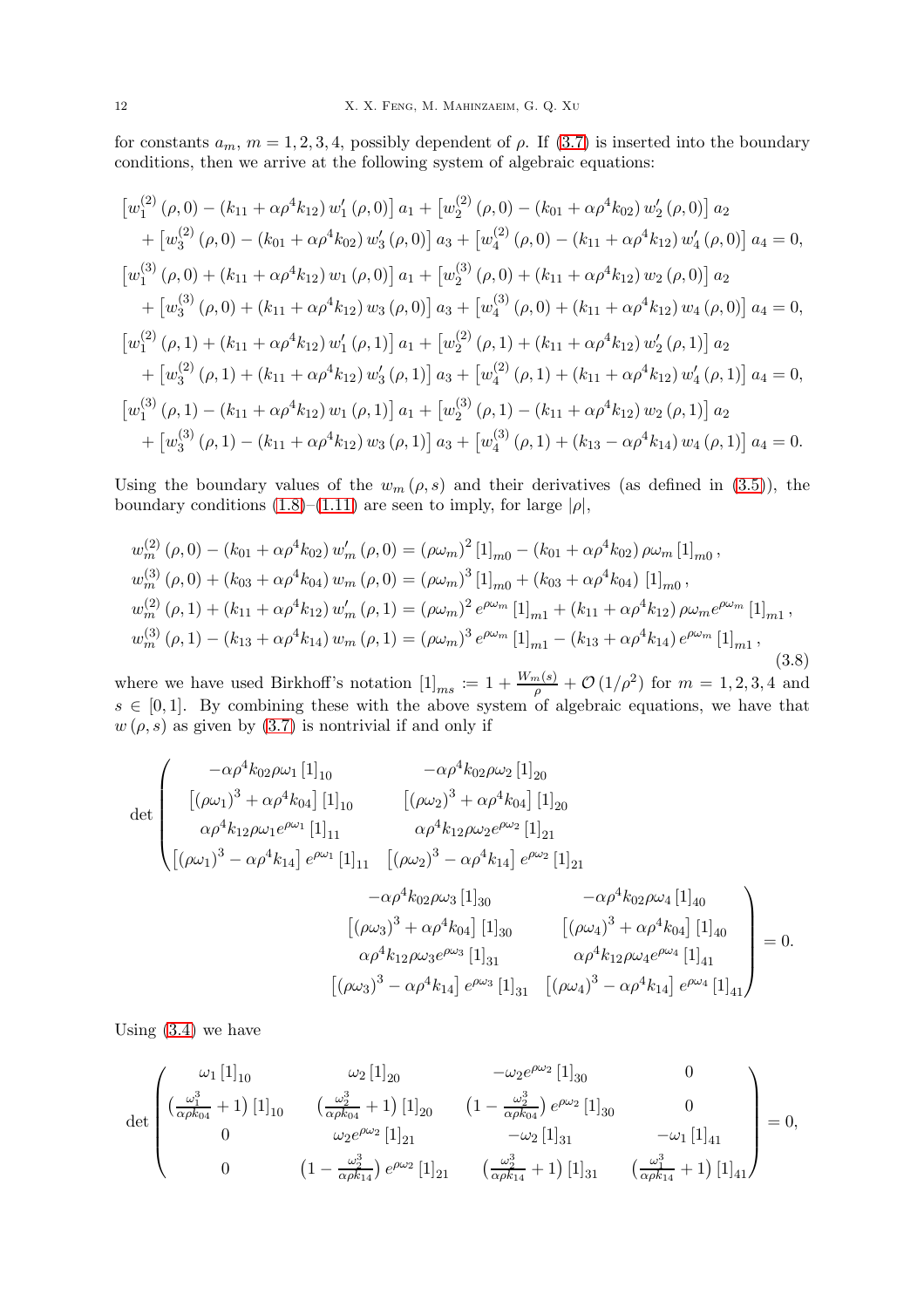since  $\omega_3 = -\omega_2$  and  $\omega_4 = -\omega_1$ . Then, noting that  $\left[1\right]_{m0} = 1 + \mathcal{O}\left(1/\rho^2\right)$  and  $\left[1\right]_{m1} = 1 + \frac{W_m(1)}{\rho} +$  $\mathcal{O}(1/\rho^2)$ , we see that

$$
\det \begin{pmatrix} \omega_1 & \omega_2 \\ \frac{\omega_1^3}{\alpha \rho k_{04}} + 1 & \frac{\omega_2^3}{\alpha \rho k_{04}} + 1 \\ 0 & \omega_2 e^{\rho \omega_2} \left( 1 + \frac{W_2(1)}{\rho} \right) \\ 0 & \left( 1 - \frac{\omega_2^3}{\alpha \rho k_{14}} \right) e^{\rho \omega_2} \left( 1 + \frac{W_2(1)}{\rho} \right) \\ -\omega_2 e^{\rho \omega_2} & 0 \\ \left( 1 - \frac{\omega_2^3}{\alpha \rho k_{04}} \right) e^{\rho \omega_2} & 0 \\ -\omega_2 \left( 1 + \frac{W_3(1)}{\rho} \right) & -\omega_1 \left( 1 + \frac{W_4(1)}{\rho} \right) \\ \left( \frac{\omega_2^3}{\alpha \rho k_{14}} + 1 \right) \left( 1 + \frac{W_3(1)}{\rho} \right) & \left( \frac{\omega_1^3}{\alpha \rho k_{14}} + 1 \right) \left( 1 + \frac{W_4(1)}{\rho} \right) \end{pmatrix} + \mathcal{O} \left( 1/\rho^2 \right) = 0,
$$

and a direct calculation yields

<span id="page-12-0"></span>
$$
e^{2\rho\omega_2} = -1 + 2\left[\frac{1}{\alpha}\left(\frac{1}{k_{04}} + \frac{1}{k_{14}}\right)\omega_1 + \frac{1}{4}\sqrt{\frac{1}{\alpha}}\left(\delta - \frac{1}{\alpha}\right)\omega_2\right]\frac{1}{\rho} + \mathcal{O}\left(1/\rho^2\right),\tag{3.9}
$$

where we have used that  $\omega_1 - \omega_2 = i\sqrt{2}$ ,  $\omega_1 + \omega_2 = -\sqrt{2}$ , and  $\omega_1\omega_2 = 1$ . Set

<span id="page-12-2"></span>
$$
\rho_n = (n+1/2)\pi\omega_2 + \gamma_n, \quad n \in \mathbf{N}.\tag{3.10}
$$

Substituting  $\rho_n$  for  $\rho$  in [\(3.9\)](#page-12-0) we obtain that

$$
2\omega_2\gamma_n = 2\left[\frac{1}{\alpha}\left(\frac{1}{k_{04}} + \frac{1}{k_{14}}\right)\omega_1 + \frac{1}{4}\sqrt{\frac{1}{\alpha}}\left(\delta - \frac{1}{\alpha}\right)\omega_2\right] \frac{1}{(n+1/2)\pi\omega_2} + \mathcal{O}\left(1/n^2\right)
$$

and thus, with  $\omega_2^2 = i$ ,

<span id="page-12-1"></span>
$$
\gamma_n = -i \left[ \frac{1}{\alpha} \left( \frac{1}{k_{04}} + \frac{1}{k_{14}} \right) \omega_1 + \frac{1}{4} \sqrt{\frac{1}{\alpha}} \left( \delta - \frac{1}{\alpha} \right) \omega_2 \right] \frac{1}{(n+1/2)\pi} + \mathcal{O}\left(1/n^2\right). \tag{3.11}
$$

Combining  $(3.11)$  with  $(3.10)$  yields  $(3.6)$ , completing the proof.

Remark 3.1. Using [\(3.6\)](#page-10-3) we can readily calculate

$$
\rho_n^4 = -\left[ (n+1/2) \pi \right]^4 + 4 \left[ \frac{1}{\alpha} \left( \frac{1}{k_{04}} + \frac{1}{k_{14}} \right) \right] \left[ (n+1/2) \pi \right]^2
$$

$$
+ i \left\{ 4 \left[ \frac{1}{4} \sqrt{\frac{1}{\alpha}} \left( \delta - \frac{1}{\alpha} \right) \right] \left[ (n+1/2) \pi \right]^2 \right\} + \mathcal{O}\left(n\right).
$$

<span id="page-12-4"></span>**Remark 3.2.** It is important to notice that the asymptotic expressions in Theorem [3.1](#page-10-4) are independent of the values of  $\beta$  and  $\eta$ . In particular this means that the theorem is still valid if  $\eta = 0$  (that is, when there is no flow). Notably, the boundary parameters  $k_{02}$  and  $k_{12}$  also play essentially no role, in the asymptotic sense, as they are at most within  $\mathcal{O}(n)$ . We shall return to this matter in Section [4.](#page-14-0)

3.1. Eigenvalues for clamped boundary conditions. In this subsection, we will consider the boundary-eigenvalue problem corresponding to the case in which  $k_{0j}$ ,  $k_{1j} \rightarrow \infty$  for  $j = 2, 4$ , that is, the case in which the ends of the tube are clamped. The boundary-eigenvalue problem is posed by the same differential equation  $(3.1)$ , which we rewrite here with the eigenvalue parameter  $\lambda$  replaced by  $\hat{\lambda}$ :

<span id="page-12-3"></span>
$$
w^{(4)}\left(\hat{\lambda},s\right) + \frac{\eta}{1+\alpha\hat{\lambda}}w^{(2)}\left(\hat{\lambda},s\right) + \frac{2\hat{\lambda}\beta\eta^{1/2}}{1+\alpha\hat{\lambda}}w'\left(\hat{\lambda},s\right) + \frac{\delta\hat{\lambda}+\hat{\lambda}^2}{1+\alpha\hat{\lambda}}w\left(\hat{\lambda},s\right) = 0,\tag{3.12}
$$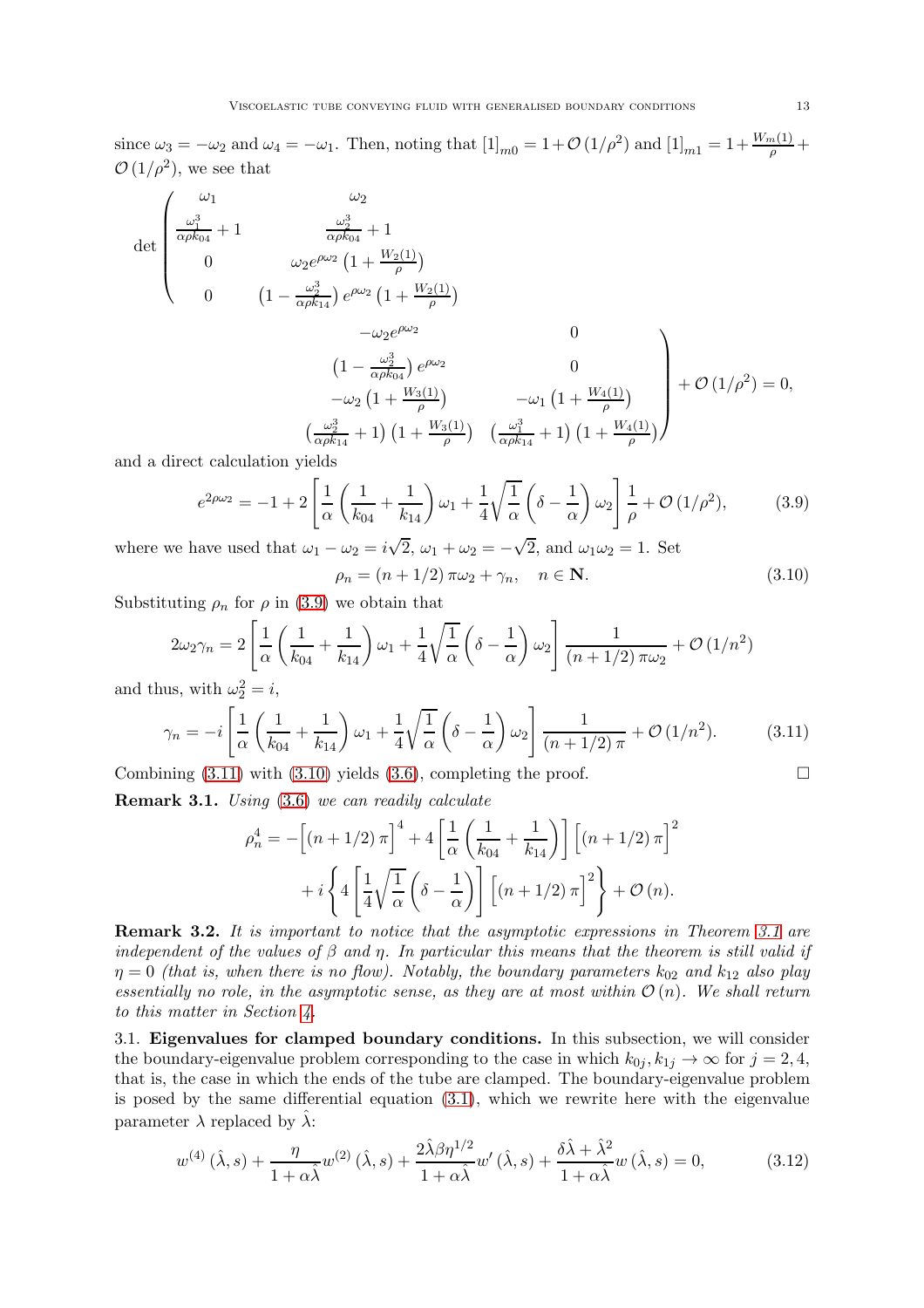but with (much simpler) boundary conditions

<span id="page-13-1"></span>
$$
w(\hat{\lambda},0) = 0,\t\t(3.13)
$$

$$
w'(\hat{\lambda},0) = 0,\tag{3.14}
$$

<span id="page-13-0"></span>
$$
w\left(\hat{\lambda}, 1\right) = 0,\tag{3.15}
$$

$$
w'(\hat{\lambda}, 1) = 0. \t(3.16)
$$

As in the previous case of generalised boundary conditions, we wish to produce asymptotic formulae for the eigenvalues  $\hat{\lambda}_n$  of the boundary-eigenvalue problem [\(3.12\)](#page-12-3)–[\(3.16\)](#page-13-0). We are particularly concerned with the relationship between these and the eigenvalues  $\lambda_n$  of the boundary-eigenvalue problem  $(3.1)$ ,  $(1.8)$ - $(1.11)$ . It is expected that for *n* large enough the eigenvalues  $\lambda_n$  should tend to the eigenvalues  $\hat{\lambda}_n$  asymptotically as  $k_{0j}, k_{1j} \to \infty$  for  $j = 2, 4$ . This property would mean that the eigenvalues depend continuously on the boundary parameters.

Let us set  $\hat{\lambda}/\alpha = \hat{\rho}^4$  and assume  $\hat{\rho} \in \mathcal{S}$ . For [\(3.12\)](#page-12-3) with  $\hat{\lambda} = \alpha \hat{\rho}^4$  essentially the result of Lemma [3.1](#page-10-0) remains valid. So proceeding as in the proof of Theorem [3.1](#page-10-4) but using the boundary conditions  $(3.13)$ – $(3.16)$  in place of  $(1.8)$ – $(1.11)$ , the determinantal condition here reads

$$
\det \begin{pmatrix} [1]_{10} & [1]_{20} & [1]_{30} & [1]_{40} \\ \hat{\rho}\omega_1 [1]_{10} & \hat{\rho}\omega_2 [1]_{20} & \hat{\rho}\omega_3 [1]_{30} & \hat{\rho}\omega_4 [1]_{40} \\ e^{\hat{\rho}\omega_1} [1]_{11} & e^{\hat{\rho}\omega_2} [1]_{21} & e^{\hat{\rho}\omega_3} [1]_{31} & e^{\hat{\rho}\omega_4} [1]_{41} \\ \hat{\rho}\omega_1 e^{\hat{\rho}\omega_1} [1]_{11} & \hat{\rho}\omega_2 e^{\hat{\rho}\omega_2} [1]_{21} & \hat{\rho}\omega_3 e^{\hat{\rho}\omega_3} [1]_{31} & \hat{\rho}\omega_4 e^{\hat{\rho}\omega_4} [1]_{41} \end{pmatrix} = 0.
$$

Noting that  $\omega_3 = -\omega_2$  and  $\omega_4 = -\omega_1$ , the equation is equivalent to

$$
\det \begin{pmatrix} [1]_{10} & [1]_{20} & e^{\hat{\rho}\omega_2} [1]_{30} & e^{\hat{\rho}\omega_1} [1]_{40} \\ \omega_1 [1]_{10} & \omega_2 [1]_{20} & -\omega_2 e^{\hat{\rho}\omega_2} [1]_{30} & -\omega_1 e^{\hat{\rho}\omega_1} [1]_{40} \\ e^{\hat{\rho}\omega_1} [1]_{11} & e^{\hat{\rho}\omega_2} [1]_{21} & [1]_{31} & [1]_{41} \\ \omega_1 e^{\hat{\rho}\omega_1} [1]_{11} & \omega_2 e^{\hat{\rho}\omega_2} [1]_{21} & -\omega_2 [1]_{31} & -\omega_1 [1]_{41} \end{pmatrix} = 0
$$

which becomes, in view of [\(3.4\)](#page-9-4),

$$
\det \begin{pmatrix} 1 & 1 & e^{\hat{\rho}\omega_2} & 0 \\ \omega_1 & \omega_2 & -\omega_2 e^{\hat{\rho}\omega_2} & 0 \\ 0 & e^{\hat{\rho}\omega_2} \left(1 + \frac{W_2(1)}{\hat{\rho}}\right) & 1 + \frac{W_3(1)}{\hat{\rho}} & 1 + \frac{W_4(1)}{\hat{\rho}} \\ 0 & \omega_2 e^{\hat{\rho}\omega_2} \left(1 + \frac{W_2(1)}{\hat{\rho}}\right) & -\omega_2 \left(1 + \frac{W_3(1)}{\hat{\rho}}\right) & -\omega_1 \left(1 + \frac{W_4(1)}{\hat{\rho}}\right) \end{pmatrix} + \mathcal{O}\left(1/\hat{\rho}^2\right) = 0,
$$

whence

<span id="page-13-2"></span>
$$
e^{2\hat{\rho}\omega_2} = -1 + 2\left[\frac{1}{4}\sqrt{\frac{1}{\alpha}}\left(\delta - \frac{1}{\alpha}\right)\omega_2\right]\frac{1}{\hat{\rho}} + \mathcal{O}\left(1/\hat{\rho}^2\right),\tag{3.17}
$$

where we have again used that  $[1]_{m0} = 1 + \mathcal{O}(1/\hat{\rho}^2)$  and  $[1]_{m1} = 1 + \frac{W_m(1)}{\hat{\rho}} + \mathcal{O}(1/\hat{\rho}^2)$ , and that  $\omega_1 - \omega_2 = i\sqrt{2}$  and  $\omega_1 + \omega_2 = -\sqrt{2}$ . Setting

$$
\hat{\rho}_n = (n+1/2) \pi \omega_2 + \hat{\gamma}_n, \quad n \in \mathbf{N},
$$

we calculate

$$
\hat{\gamma}_n = -i \left[ \frac{1}{4} \sqrt{\frac{1}{\alpha}} \left( \delta - \frac{1}{\alpha} \right) \omega_2 \right] \frac{1}{(n+1/2) \pi} + \mathcal{O} \left( 1/n^2 \right).
$$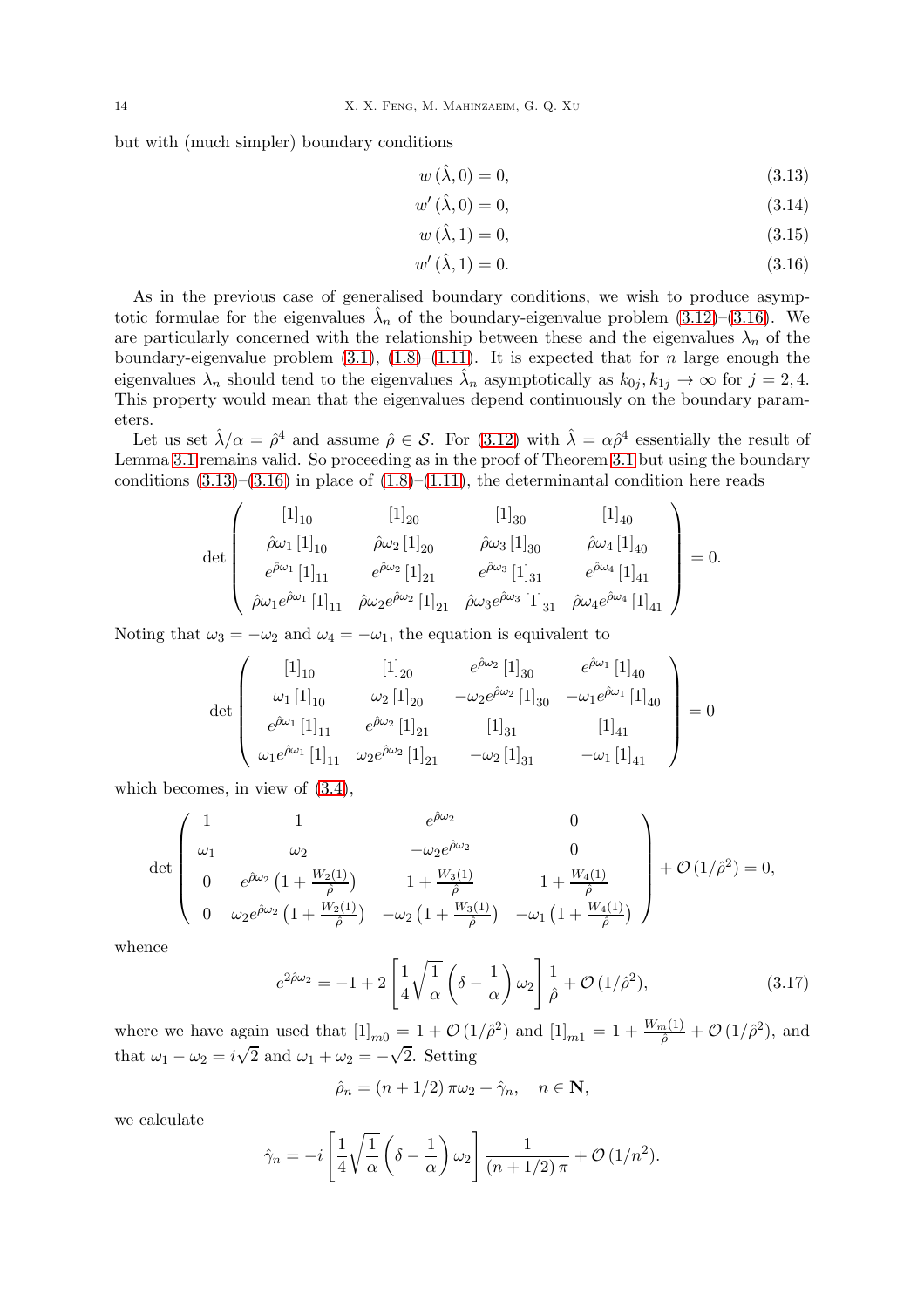The solutions of [\(3.17\)](#page-13-2) are thus

$$
\hat{\rho}_n = (n+1/2)\,\pi\omega_2 - i\left[\frac{1}{4}\sqrt{\frac{1}{\alpha}}\left(\delta - \frac{1}{\alpha}\right)\omega_2\right]\frac{1}{(n+1/2)\,\pi} + \mathcal{O}\left(1/n^2\right)
$$

and are precisely the solutions [\(3.6\)](#page-10-3) of [\(3.9\)](#page-12-0) when  $k_{04}, k_{14} \rightarrow \infty$ . From this we see that the dominant terms in the  $\hat{\rho}_n$  are the same as those in the  $\rho_n$ , when  $k_{04}$  and  $k_{14}$  are finite. We summarise in the following result.

**Theorem 3.2.** For large  $n \in \mathbb{N}$  eigenvalues of [\(3.1\)](#page-9-1), [\(1.8\)](#page-1-3)–[\(1.11\)](#page-1-2) are given as in Theorem [3.1.](#page-10-4) If we take the limit as  $k_{04}, k_{14} \rightarrow \infty$ , these eigenvalues tend to those of [\(3.12\)](#page-12-3)–[\(3.16\)](#page-13-0) in the asymptotic sense.

## 4. ASYMPTOTICS OF EIGENVALUES FOR  $k_{04} = k_{14} = 0$

<span id="page-14-0"></span>As pointed out in Remark [3.2](#page-12-4) following the proof of Theorem [3.1,](#page-10-4) the boundary parameters  $k_{02}$  and  $k_{12}$  do not appear in the asymptotic formulae for the eigenvalues  $\lambda_n$  of [\(3.1\)](#page-9-1), [\(1.8\)](#page-1-3)–  $(1.11)$  when  $k_{04}$ ,  $k_{14}$  are nonzero. The final problem in this paper consists of the question as to whether or not the eigenvalues depend, asymptotically, on  $k_{02}$  and  $k_{12}$  for the limiting case  $k_{04} = k_{14} = 0$ . The boundary-eigenvalue problem which we consider, then, is posed by [\(3.1\)](#page-9-1) and the following boundary conditions:

$$
w^{(2)} (\lambda, 0) - (k_{01} + \lambda k_{02}) w' (\lambda, 0) = 0, \qquad (4.1)
$$

<span id="page-14-1"></span>
$$
w^{(3)}(\lambda,0) + k_{03}w(\lambda,0) = 0,
$$
\n(4.2)

$$
w^{(2)}(\lambda,1) + (k_{11} + \lambda k_{12}) w'(\lambda,1) = 0,
$$
\n(4.3)

$$
w^{(3)}(\lambda, 1) - k_{13}w(\lambda, 1) = 0.
$$
 (4.4)

The following theorem is an analogue of Theorem [3.1](#page-10-4) for the problem [\(3.1\)](#page-9-1), [\(4.1\)](#page-14-1)–[\(4.4\)](#page-14-2) and confirms that the eigenvalues  $\lambda_n$  do not depend asymptotically on the boundary parameters  $k_{02}$  and  $k_{12}$ .

**Theorem 4.1.** For large  $n \in \mathbb{N}$  eigenvalues of the boundary-eigenvalue problem [\(3.1\)](#page-9-1), [\(4.1\)](#page-14-1)– [\(4.4\)](#page-14-2) are given by  $\lambda_n = \alpha \rho_n^4$ , where

<span id="page-14-3"></span>
$$
\rho_n = n\pi\omega_2 + i \left[ \frac{1}{4} \sqrt{\frac{1}{\alpha}} \left( \delta - \frac{1}{\alpha} \right) \omega_2 \right] \frac{1}{n\pi} + \mathcal{O}\left( 1/n^2 \right). \tag{4.5}
$$

*Proof.* Defining  $w(\rho, s)$  as in the proof of Theorem [3.1](#page-10-4) (in [\(3.7\)](#page-10-1)), we have

$$
w_m^{(2)}(\rho,0) - (k_{01} + \alpha \rho^4 k_{02}) w'_m (\rho,0) = (\rho \omega_m)^2 [1]_{m0} - (k_{01} + \alpha \rho^4 k_{02}) \rho \omega_m [1]_{m0},
$$
  
\n
$$
w_m^{(3)}(\rho,0) + k_{03} w_m (\rho,0) = (\rho \omega_m)^3 [1]_{m0} + k_{03} [1]_{m0},
$$
  
\n
$$
w_m^{(2)}(\rho,1) + (k_{11} + \alpha \rho^4 k_{12}) w'_m (\rho,1) = (\rho \omega_m)^2 e^{\rho \omega_m} [1]_{m1} + (k_{11} + \alpha \rho^4 k_{12}) \rho \omega_m e^{\rho \omega_m} [1]_{m1}
$$
  
\n
$$
w_m^{(3)}(\rho,1) - k_{13} w_m (\rho,1) = (\rho \omega_m)^3 e^{\rho \omega_m} [1]_{m1} - k_{13} e^{\rho \omega_m} [1]_{m1},
$$

which is just [\(3.8\)](#page-11-0) with  $k_{04} = k_{14} = 0$ . So using exactly the same reasoning as in the proof of Theorem [3.1,](#page-10-4) we have that  $w(\rho, s)$  is nontrivial if and only if

$$
\det \begin{pmatrix}\n-\alpha \rho^4 k_{02} \rho \omega_1 [1]_{10} & -\alpha \rho^4 k_{02} \rho \omega_2 [1]_{20} & -\alpha \rho^4 k_{02} \rho \omega_3 [1]_{30} & -\alpha \rho^4 k_{02} \rho \omega_4 [1]_{40} \\
(\rho \omega_1)^3 [1]_{10} & (\rho \omega_2)^3 [1]_{20} & (\rho \omega_3)^3 [1]_{30} & (\rho \omega_4)^3 [1]_{40} \\
\alpha \rho^4 k_{12} \rho \omega_1 e^{\rho \omega_1} [1]_{11} & \alpha \rho^4 k_{12} \rho \omega_2 e^{\rho \omega_2} [1]_{21} & \alpha \rho^4 k_{12} \rho \omega_3 e^{\rho \omega_3} [1]_{31} & \alpha \rho^4 k_{12} \rho \omega_4 e^{\rho \omega_4} [1]_{41} \\
(\rho \omega_1)^3 e^{\rho \omega_1} [1]_{11} & (\rho \omega_2)^3 e^{\rho \omega_2} [1]_{21} & (\rho \omega_3)^3 e^{\rho \omega_3} [1]_{31} & (\rho \omega_4)^3 e^{\rho \omega_4} [1]_{41}\n\end{pmatrix} = 0.
$$

<span id="page-14-2"></span>,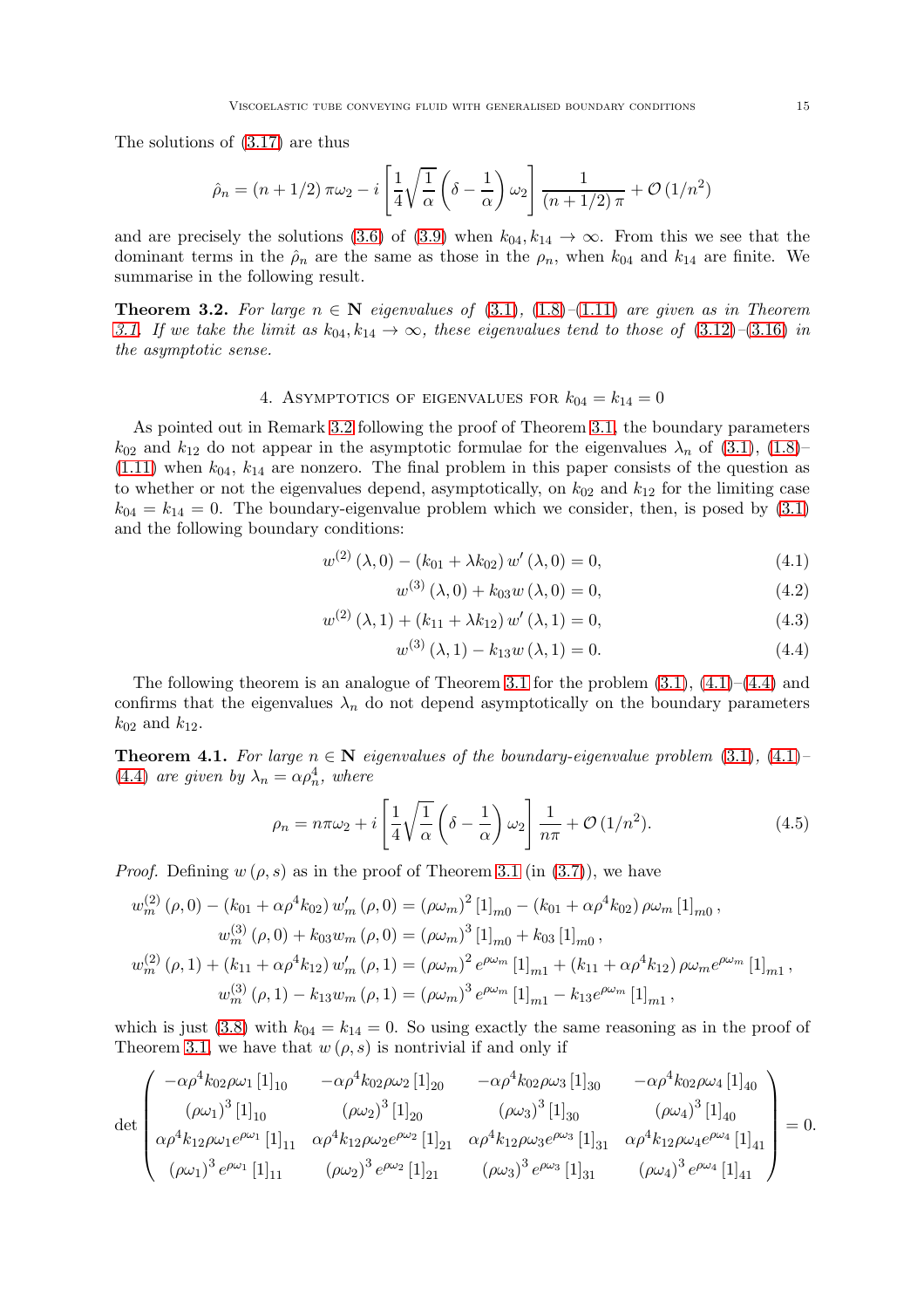Recalling that  $\omega_3 = -\omega_2$  and  $\omega_4 = -\omega_1$ , and using [\(3.4\)](#page-9-4) it follows immediately that

$$
\det \begin{pmatrix} 1 & 1 & e^{\rho \omega_2} & 0 \\ \omega_1^2 & \omega_2^2 & \omega_2^2 e^{\rho \omega_2} & 0 \\ 0 & e^{\rho \omega_2} \left(1 + \frac{W_2(1)}{\rho}\right) & 1 + \frac{W_3(1)}{\rho} & 1 + \frac{W_4(1)}{\rho} \\ 0 & \omega_2^2 e^{\rho \omega_2} \left(1 + \frac{W_2(1)}{\rho}\right) & \omega_2^2 \left(1 + \frac{W_3(1)}{\rho}\right) & \omega_1^2 \left(1 + \frac{W_4(1)}{\rho}\right) \end{pmatrix} + \mathcal{O}\left(1/\rho^2\right) = 0,
$$

and a direct calculation gives

$$
e^{2\rho\omega_3} = 1 - 2\left[\frac{1}{4}\sqrt{\frac{1}{\alpha}}\left(\delta - \frac{1}{\alpha}\right)\omega_2\right]\frac{1}{\rho} + \mathcal{O}\left(1/\rho^2\right).
$$

Set

$$
\rho_n = n\pi\omega_2 + \gamma_n, \quad n \in \mathbf{N}.
$$

Using the procedure leading to Theorem [3.1,](#page-10-4) we arrive at

$$
\gamma_n = i \left[ \frac{1}{4} \sqrt{\frac{1}{\alpha}} \left( \delta - \frac{1}{\alpha} \right) \omega_2 \right] \frac{1}{n\pi} + \mathcal{O} \left( 1/n^2 \right);
$$

<span id="page-15-0"></span>so the  $\rho_n$  are as given in [\(4.5\)](#page-14-3) and the theorem is proven.

### 5. Further remarks and open problems

In this paper we have been primarily concerned with studying the boundary-eigenvalue problem [\(1.7\)](#page-1-1)–[\(1.11\)](#page-1-2) and the asymptotics of eigenvalues in the plane  $C\setminus\{-1/\alpha\}$ . What we have effectively shown in Sections [3](#page-9-0) and [4](#page-14-0) is that if n is large enough in the sequence  $\{\lambda_n\}$ , then  $|\text{Im }\lambda_n| / |\text{Re }\lambda_n| \leq 1$  and hence the eigenvalues lie in the sectorial set

$$
\{z \in \mathbf{C} \setminus \{-1/\alpha\} \mid |\text{Im} (z - z_0)| \le r \, |\text{Re} (z - z_0)| \,, \text{ Re} (z - z_0) \le 0\}\,,
$$

with r and  $z_0$  certain positive constants, r depending on the boundary parameters  $k_{04}$ ,  $k_{14}$  and the viscoelastic damping coefficient  $\alpha$ , for all values of the other parameters. In particular, from the results it is readily seen that the only possible accumulation points of the eigenvalues in the extended complex plane are  $-1/\alpha$  and infinity.

Among the many somewhat related matters that we have not been able to address in this paper, one is the "freedom" in the choice of the space  $X$  in which to recast  $(1.7)$ – $(1.11)$  as a spectral problem for a linear operator. Typically, the space  $W_2^2(0,1) \times L_2(0,1)$  would be an alternative natural choice. Here, however, the situation is more complicated since the inner product in it induces only a seminorm and it is necessary to define X as a suitable subspace, or a quotient space, of  $\mathbf{W}_2^2(0,1) \times \mathbf{L}_2(0,1)$ .

Let us return to the initial/boundary-value problem  $(1.1)$ – $(1.6)$  formulated in the Introduction, which we used to motivate our investigation. With the choice of *state space* as  $(2.6)$ , it is not difficult to check that the problem is equivalent to the abstract initial-value problem

<span id="page-15-1"></span>
$$
\dot{x}(t) = Ax(t), \qquad A := A_0 + A_1, \qquad x(0) = x_0,\tag{5.1}
$$

for some given initial point  $x_0 \in \mathbf{D}(A_0)$ , where the state  $x(t)$  can be represented formally by the column vector  $(\boldsymbol{w}(\,\cdot\,,t),\boldsymbol{v}(\,\cdot\,,t)\,,(\partial \boldsymbol{v}/\partial s)\,(s,t)|_{s=0}\,,\boldsymbol{v}\,(0,t)\,,(\partial \boldsymbol{v}/\partial s)\,(s,t)|_{s=1}\,,\boldsymbol{v}\,(1,t))^\top.$  In Section [2,](#page-2-0) we have disposed of the question of well-posedness of [\(5.1\)](#page-15-1) by showing that, under our assumptions, the *system operator* A generates a  $C_0$ -semigroup of bounded linear operators on X. An important question which remains is whether that semigroup is, in fact, holomorphic. To our knowledge this question has not been discussed for our initial/boundary-value problem.

For the problem of exponential stability of (solutions of) [\(5.1\)](#page-15-1) it is necessary to investigate in detail what assumptions must be placed on the quadruples  $\{\alpha, \beta, \eta, \delta\}$  and  $\{k_{02}, k_{04}, k_{12}, k_{14}\}\$ so that there exist constants  $M, \varepsilon > 0$  such that

$$
||x(t)||'_{\mathbb{X}} \le Me^{-\varepsilon t} ||x_0||'_{\mathbb{X}},
$$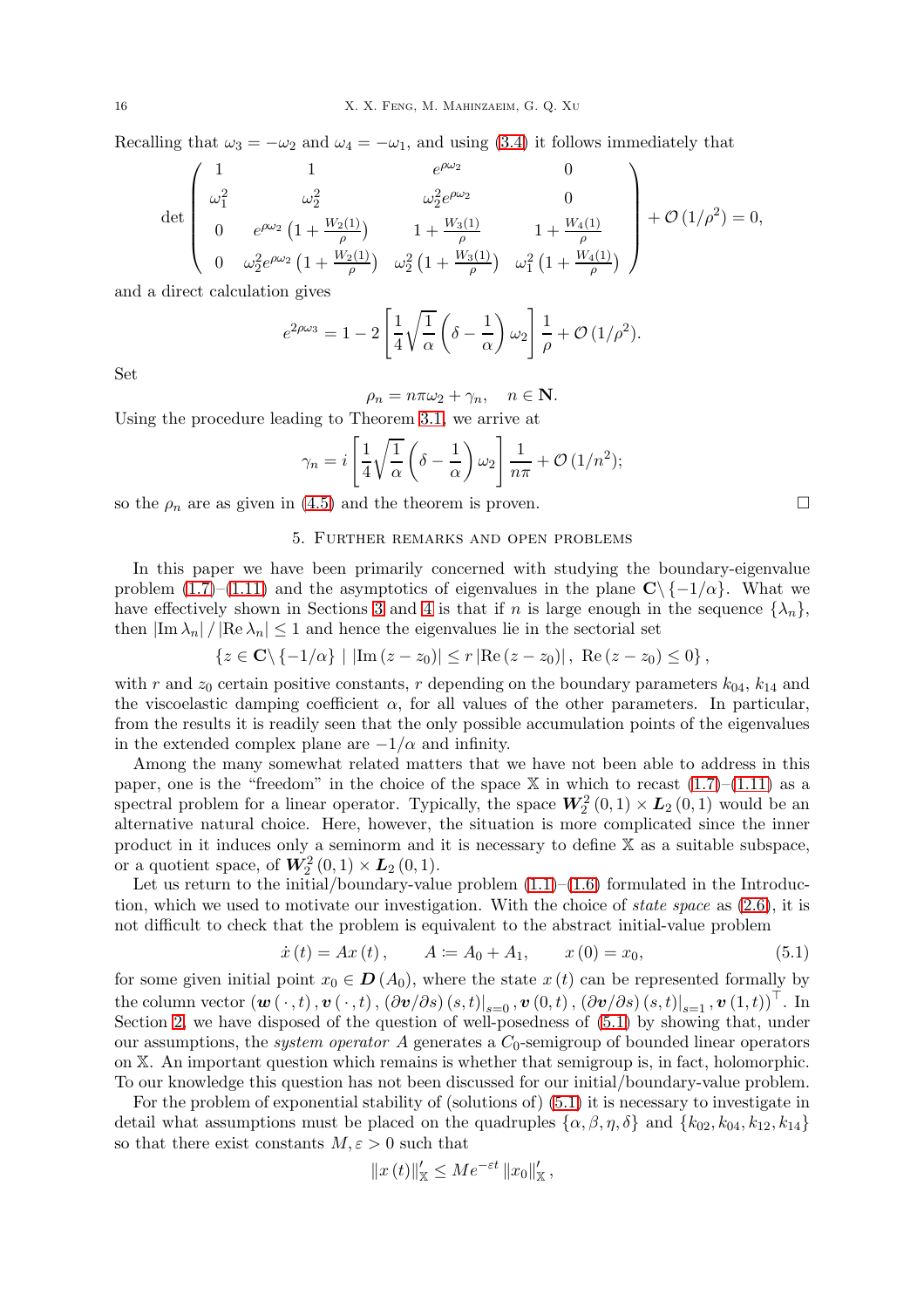where we recall that  $\|\cdot\|'_{\mathbb{X}}$  is equivalent to the energy norm for the initial/boundary-value problem  $(1.1)$ – $(1.6)$ . This question has been more or less settled in the papers [\[17,](#page-17-12) [18](#page-17-13), [30](#page-17-10), [32](#page-17-11)] for the initial/boundary-value problem involving the standard boundary conditions of clamped, free, or hinged ends, and combinations thereof. For the case of generalised boundary conditions (in the sense as it is understood here) the problem is still open and requires a thorough investigation, among other things, of the Riesz basis property of the root vectors (eigen- and associated vectors) of the system operator A.

There are numerous problems in mechanics and mathematical physics which give rise to initial/boundary-value problems on networks (a good overview of several examples has very recently been given in [\[3](#page-16-13)]). Their stability properties can be studied by using recent developments in the mathematical analysis of differential equations on geometric graphs, along the lines, for example, of [\[15](#page-16-14)]. There we studied the exponential stability problem for a stretched Euler–Bernoulli beam (that is  $\alpha = \beta = \delta = 0$  and  $\eta < 0$ ) on a star graph with three identical edges. However, it is not clear whether the methods in [\[15](#page-16-14)] can be so modified as to encompass star-shaped networks of tubes conveying fluid. We plan to examine this, and other related questions, in a subsequent paper.

Acknowledgments. This work was supported in part by the National Natural Science Foundation of China under Grant NSFC-61773277.

### **REFERENCES**

- <span id="page-16-6"></span>[1] A. B. Aissa, M. Abdelli, and A. Duca. Well-posedness and exponential decay for the Euler–Bernoulli beam conveying fluid equation with non-constant velocity and dynamical boundary conditions. Z. Angew. Math. Phys., 72:1–15, 2021.
- <span id="page-16-8"></span>[2] N. V. Artamonov. Stability of solutions of an equation arising in hydromechanics. Math. Notes, 67:12–19, 2000.
- <span id="page-16-13"></span>[3] S. Avdonin and J. Edward. An inverse problem for quantum trees with observations at interior vertices. Netw. Heterog. Media, 16:317–339, 2021.
- <span id="page-16-1"></span>[4] A. K. Bajaj, P. R. Sethna, and T. S. Lundgren. Hopf bifurcation phenomena in tubes carrying a fluid. SIAM J. Appl. Math., 39:213–230, 1980.
- <span id="page-16-0"></span>[5] H. T. Banks and D. J. Inman. On damping mechanisms in beams. Trans. ASME J. Appl. Mech., 58:716–723, 1991.
- <span id="page-16-11"></span>[6] G. D. Birkhoff. Boundary value and expansion problems of ordinary linear differential equations. Trans. Amer. Math. Soc., 9:373–395, 1908.
- <span id="page-16-12"></span>[7] G. D. Birkhoff. On the asymptotic character of the solutions of certain linear differential equations containing a parameter. Trans. Amer. Math. Soc., 9:219–231, 1908.
- <span id="page-16-2"></span>[8] P. D. Dotsenko. Intrinsic oscillations of rectilinear pipelines with liquid. Soviet Appl. Mech., 15:52–57, 1979.
- <span id="page-16-10"></span>[9] I. Gohberg, S. Goldberg, and M. A. Kaashoek. Classes of Linear Operators. Vol. I. Birkhäuser, 1990.
- <span id="page-16-3"></span>[10] G. H. Handelman. A note on the transverse vibration of a tube containing flowing fluid. Quart. Appl. Math., 13:326–330, 1955.
- <span id="page-16-4"></span>[11] P. J. Holmes. Bifurcations to divergence and flutter in flow-induced oscillations: a finite dimensional analysis. J. Sound Vibration, 53:471–503, 1977.
- <span id="page-16-9"></span>[12] T. Kato. Perturbation Theory for Linear Operators. Springer, 1995.
- <span id="page-16-7"></span>[13] A. Khemmoudj. Stabilisation of a viscoelastic beam conveying fluid. Internat. J. Control, 94:235–247, 2021.
- <span id="page-16-5"></span>[14] N. V. Lyong. The spectral properties of a quadratic pencil of operators. Russian Math. Surveys, 48:180–182, 1993.
- <span id="page-16-14"></span>[15] M. Mahinzaeim, G. Q. Xu, and H. E. Zhang. On the stability of the stretched Euler– Bernoulli beam on a star-shaped graph. arXiv:2106.00129v3 [math.AP], June 2021.